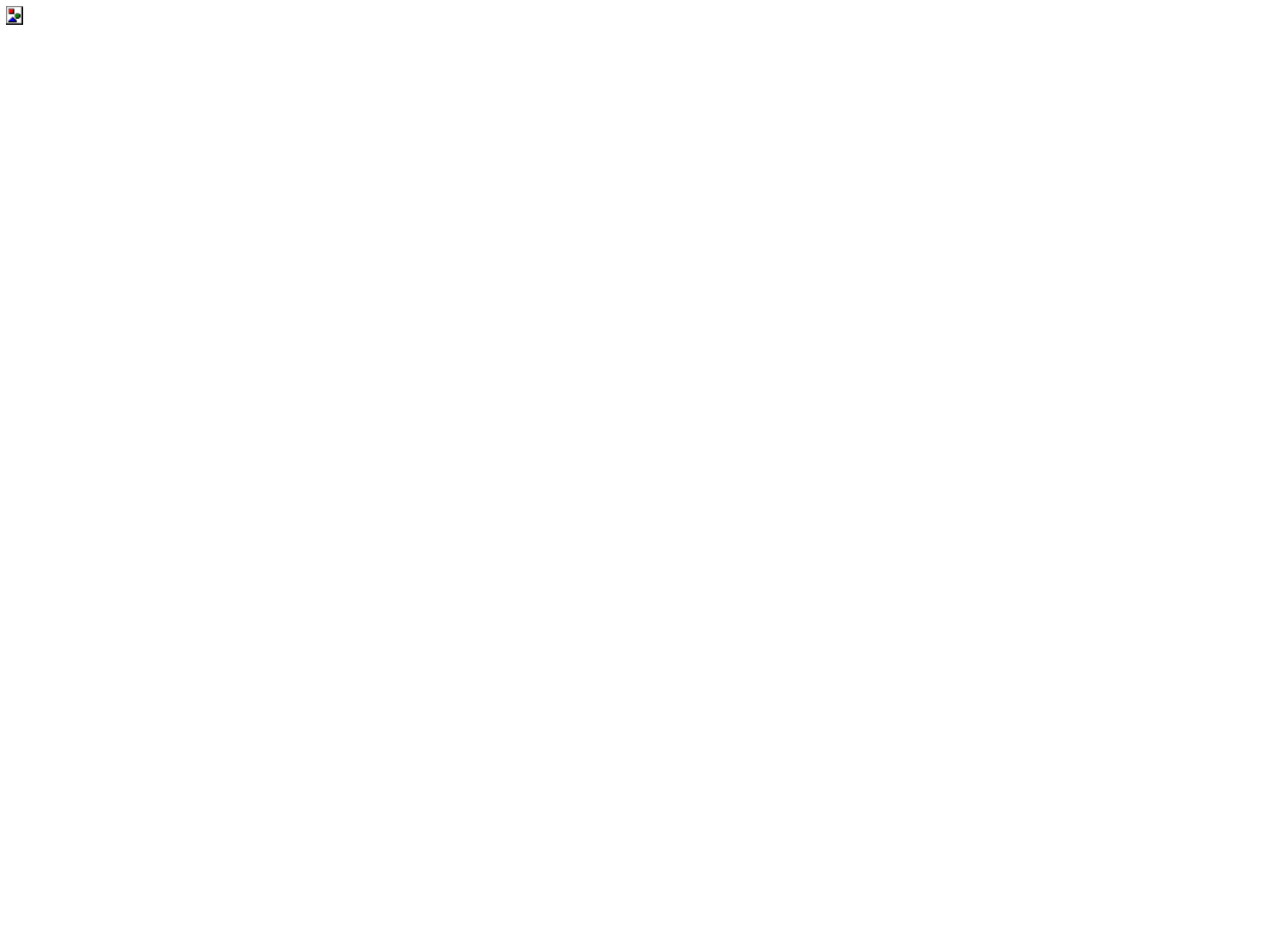Title page image shows Not Mad Enough by Active Inquiry Four performers standing front of stage looking into camera. Background shows a large projector screen with a fifth performer or audience member.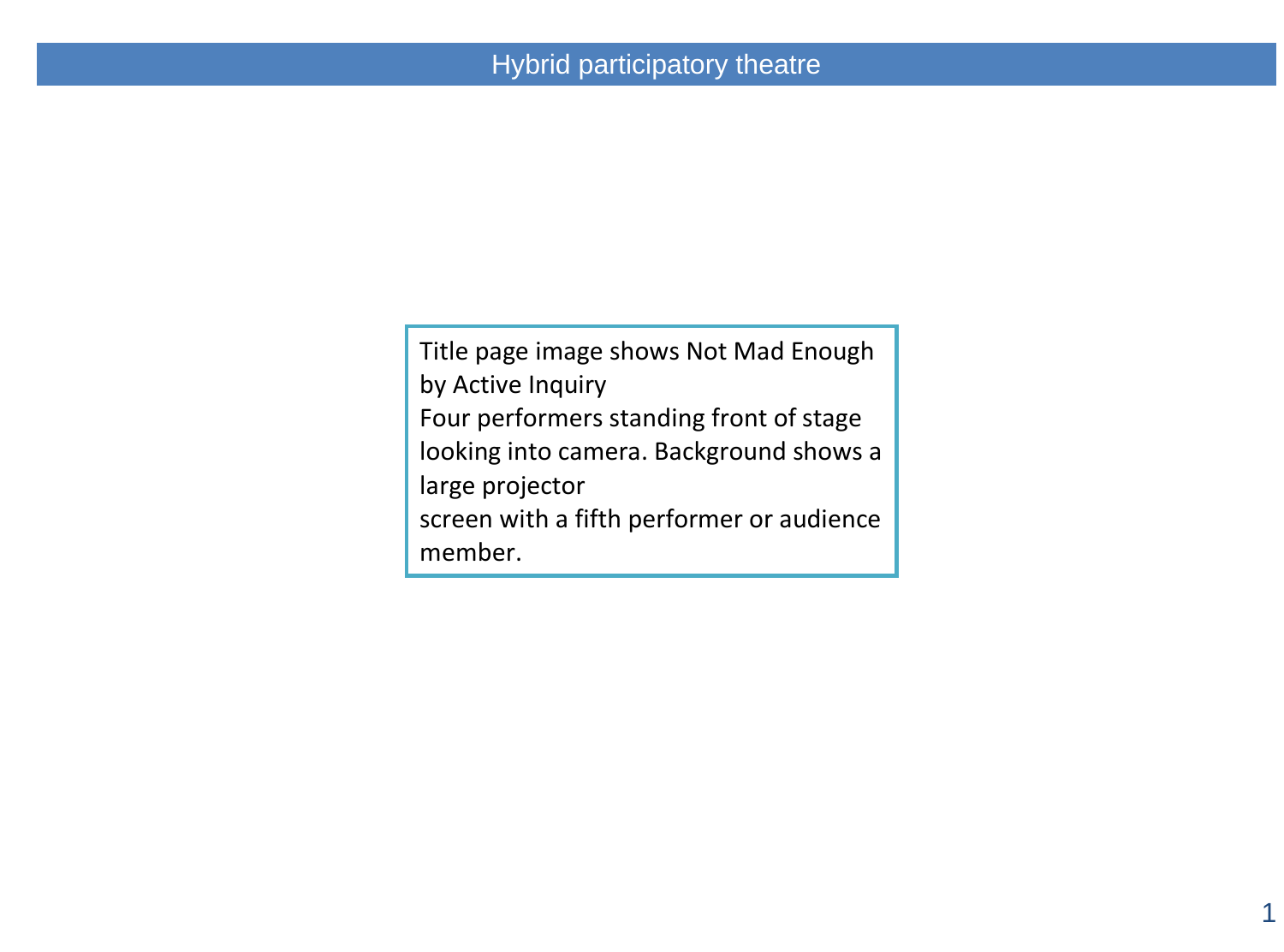#### **Contents**

Page 1. About Collective Encounters

Page 2. What is Hybrid Participatory **Theatre** 

Page 3. The Affect of Hybrid Participatory Theatre Practice

Page 5. Not Mad Enough, Hybrid Forum Theatre

Page 8. The Magic Parcel

Page 10. Merseyside Dance Initiative

Page 12. Zoom: A Case Study

Page 15. La Lucha/The Fightback

Page 18. Women In Action

#### About

Collective Encounters specializes in using theatre as a tool for social change through collaborative practice. Established in 2004, and based in Liverpool, Collective Encounters delivers a place-based participatory programme across the Liverpool City Region using theatre to empower, inspire, build networks and develop the skills of those taking part.

In 2019 Collective Encounters launched the UK's first Centre for Excellence in Participatory Theatre to explore what excellence means in a participatory and community context, and to advocate on behalf of those making the work.

Since 2019 the Centre has provided 50 training, networking and debating events reaching over 2000 people. These events are supported by an online resource centre which includes:

- A library of academic resources, toolkits and policy papers.
- A community theatre timeline.
- A global map of participatory theatre practitioners.
- Brief Encounters: short films decoding arts and cultural concepts.
- Making Digital Participatory Theatre: a series of four filmed essays and case studies.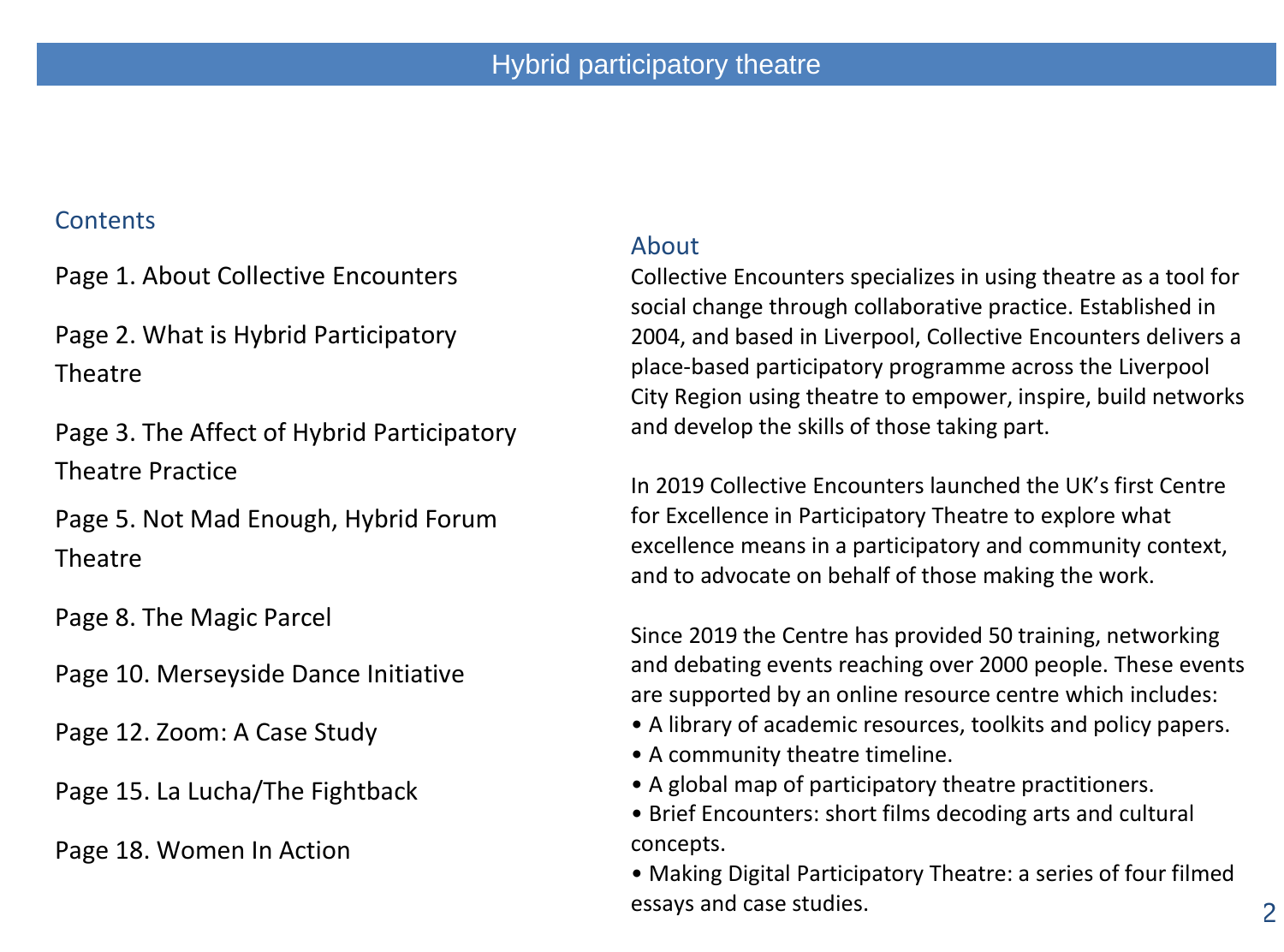This publication is part of a series of works published by the Centre for Excellence in the last two years, that are supporting the evolution of participatory arts practice. Other publications in the series are:

Delivering Participatory Theatre During Social Distancing: What's Working? [https://collective](https://collective-encounters.org.uk/wp-content/up%20loads/2020/07/low-res-report.pdf)[encounters.org.uk/wp-content/up loads/2020/07/low](https://collective-encounters.org.uk/wp-content/up%20loads/2020/07/low-res-report.pdf)[res-report.pdf](https://collective-encounters.org.uk/wp-content/up%20loads/2020/07/low-res-report.pdf)

Participatory Theatre: Top Tips for Online Facilitation [https://collective-encounters.org.uk/library](https://collective-encounters.org.uk/library-resource/partici-patory-theatre-top-tips-for-online-facilitation/?portfolioCats=62)[resource/partici-patory-theatre-top-tips-for-online](https://collective-encounters.org.uk/library-resource/partici-patory-theatre-top-tips-for-online-facilitation/?portfolioCats=62)[facilitation/](https://collective-encounters.org.uk/library-resource/partici-patory-theatre-top-tips-for-online-facilitation/?portfolioCats=62)

Making Digital Participatory Theatre [https://collective-encounters.org.uk/library](https://collective-encounters.org.uk/library-resource/mak-ing-digital-participatory-%20theatre/)[resource/mak-ing-digital-participatory-](https://collective-encounters.org.uk/library-resource/mak-ing-digital-participatory-%20theatre/) theatre/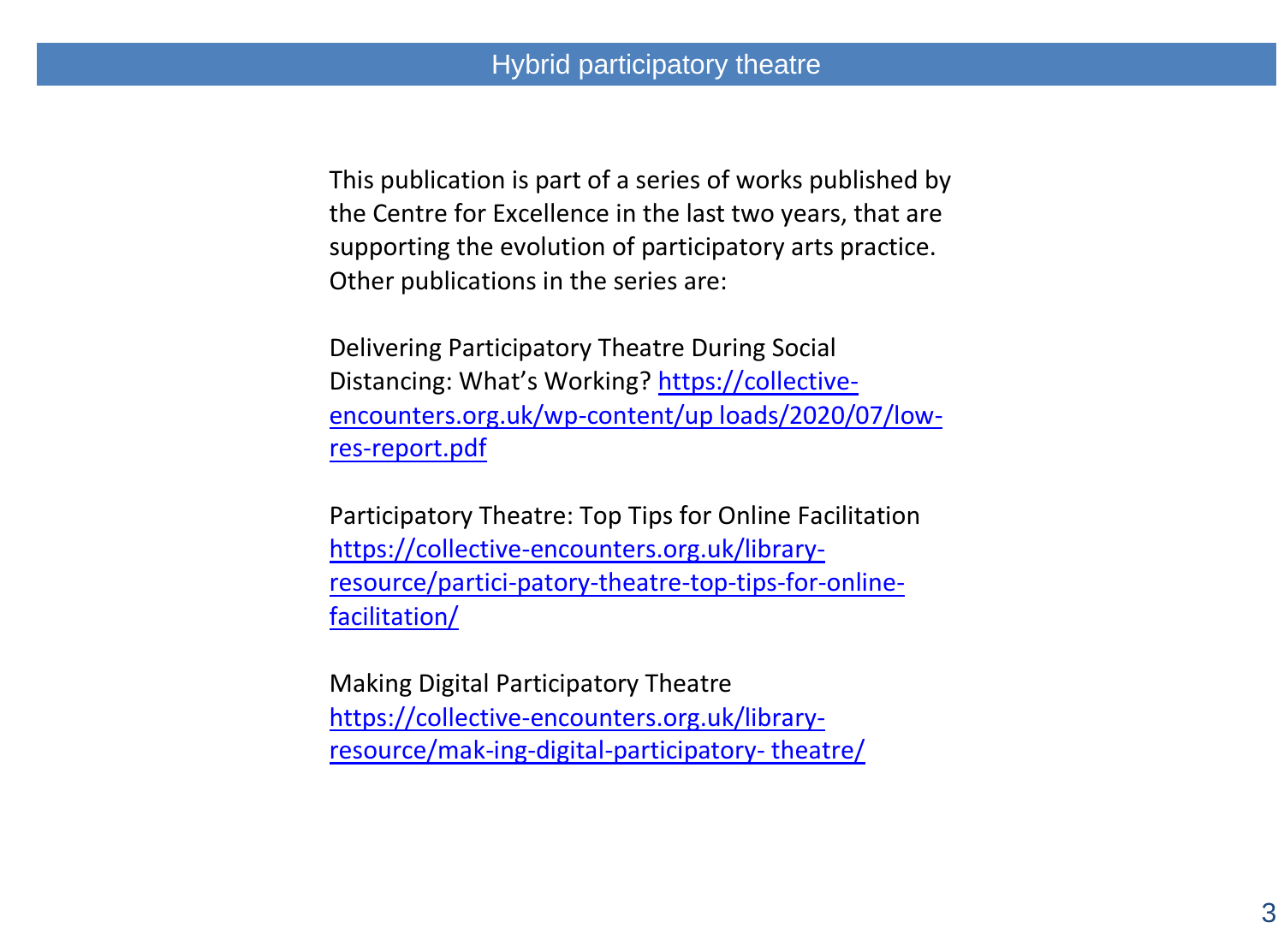#### WHAT IS HYBRID PARTICIPATORY THEATRE?

Participatory theatre can be an unwieldy term to define. It can describe the process of making theatre or the role of the audience in the presentation of theatre, or both. As such, hybrid participatory theatre does not yield to one definition. For some, it means using technology to facilitate audience participation in the presentation of theatre or the performance itself (examples of this can be found in case studies from Dr. Tyrone Grima, Active Inquiry and Coney below). For others it means using online platforms to enable people to take part in the process of creating theatre (see case studies from MDI, Crowded Room). This document contains six case studies kindly given by five companies and practitioners with very different approaches to hybrid participatory theatre.

It has been compiled to demonstrate the breadth of practice and experimentation currently underway in the arts and cultural sector, and includes contributions from:

- Active Inquiry, who analyse a hybrid participatory Forum Theatre performance they created for the Aesthetics of Solidarity Festival, Berlin.
- Tassos Stevens, who writes about augmented reality and game play within Coney's new project, Magic Parcel.
- Merseyside Dance Initiative on building a hybrid studio and delivering hybrid dance workshops with community groups.
- Dr. Tyrone Grima, who synchronised two 'in the real' spaces and
- one online space for romantic comedy drama in Malta, and
- Crowded Room on using a hybrid approach to facilitate cocreation and power sharing during the making of a film (La Lucha) with nine women from Latin America who had fought back against exploitation
- in the cleaning sector.
- Women in Action is an intergenerational group of women with an interest in the arts and a passion for social justice, who have been meeting regularly online, via Zoom since the start of the pandemic.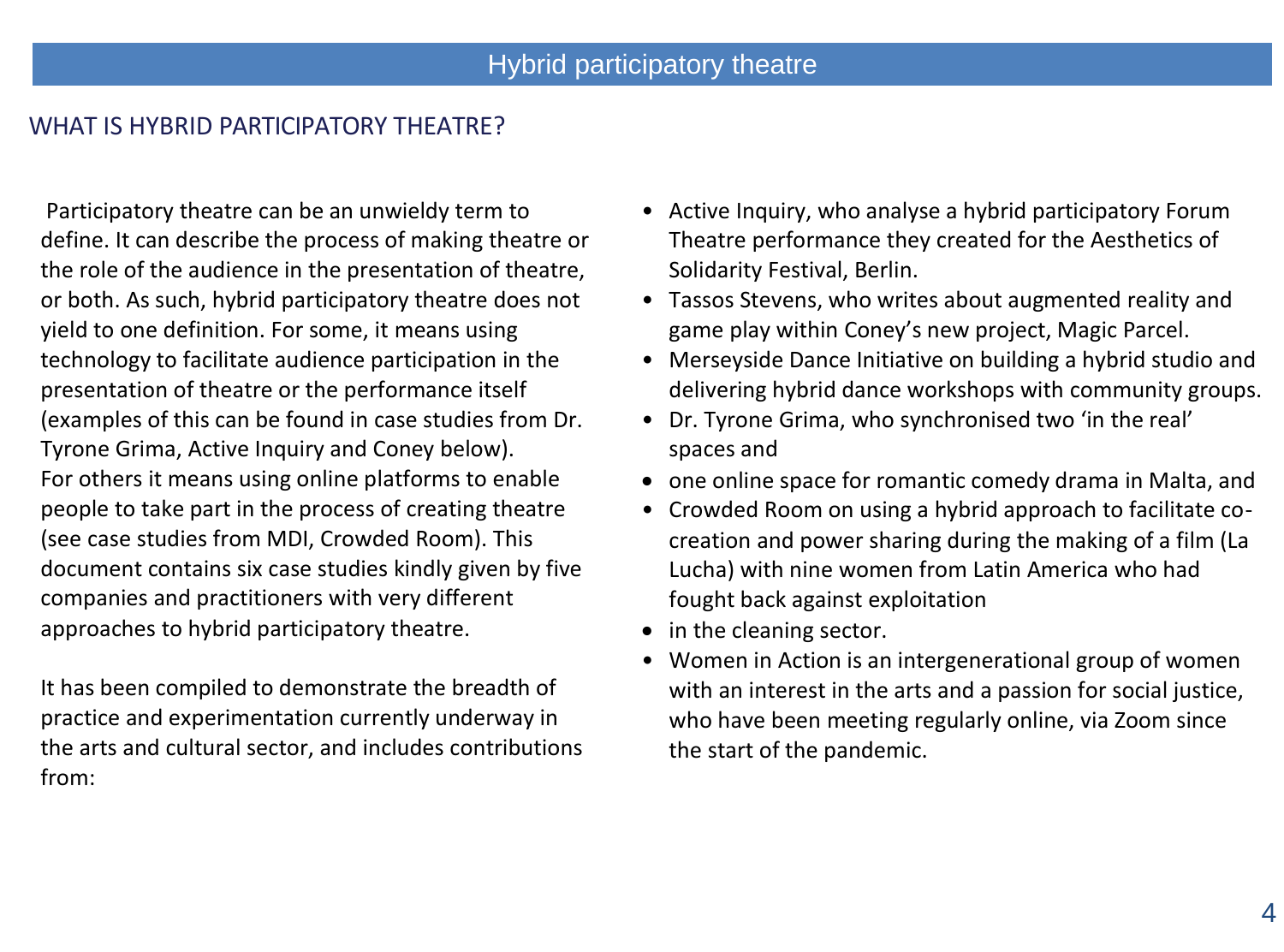At the beginning of the document is a summary of some of the observations and recurring themes within the case studies. Case study contributors were asked to describe:

- The technology or physical space used.
- The team you needed to make it happen and any other additional resourcing.
- What worked and what issues did you encounter.
- If something worked, why did it work and could it be recreated.
- If something didn't work, were you able to remedy it at the time or is it something that could be remedied in the future.
- What was the effect of hybrid working? What did the participants or audience members experience?
- What did you learn? What were the most important learnings for you as a theatre maker?

This document has been published in March 2022 and we expect to publish a further series of case studies later on in the year. If you have an example of hybrid participatory theatre you think should be included in a future publication contact details for Collective Encounters can be found at [www.collective](http://www.collective-encounters.org.uk/)[encounters.org.uk](http://www.collective-encounters.org.uk/)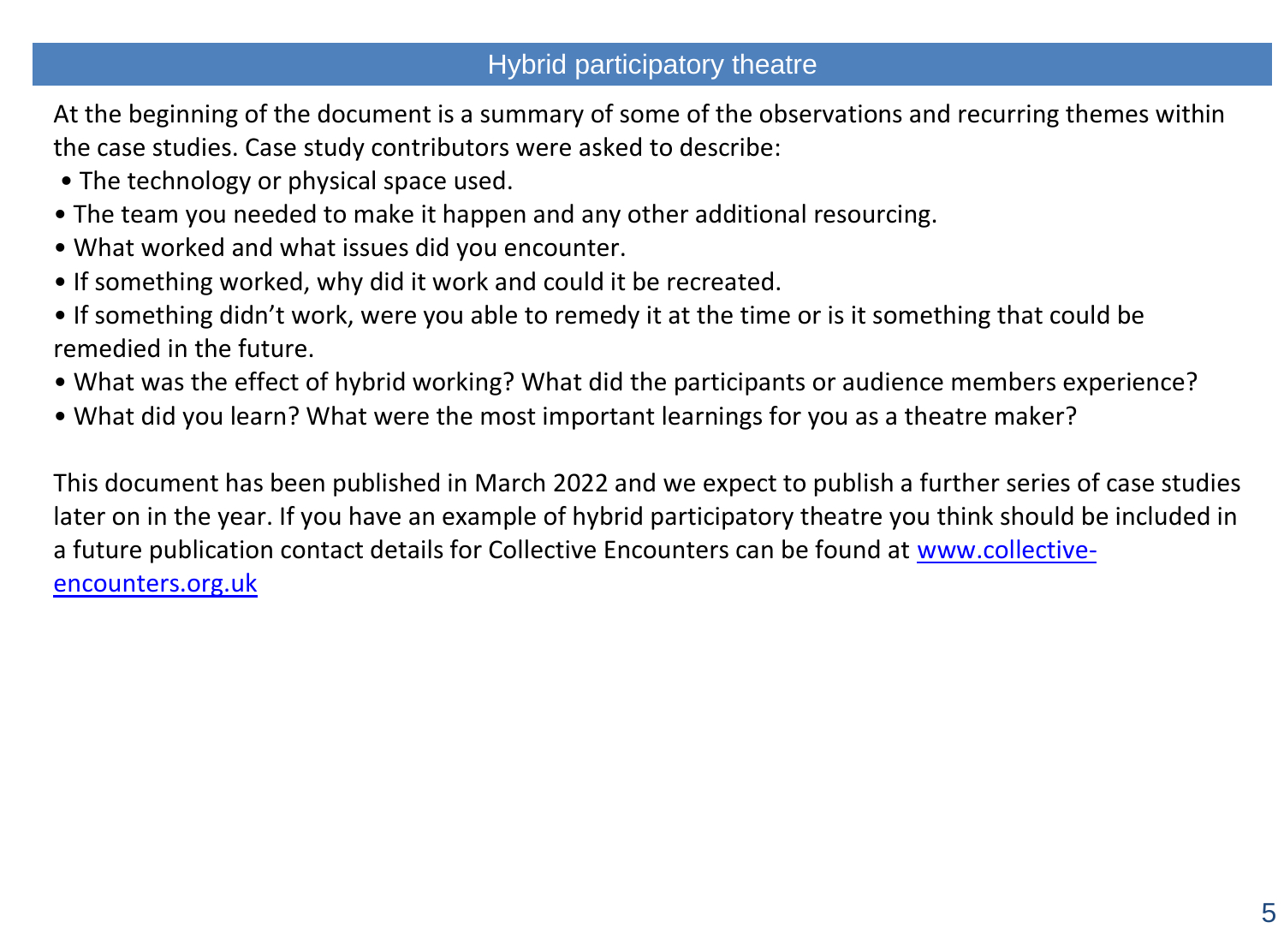### THE AFFECT OF HYBRID PARTICIPATORY THEATRE PRACTICE

# **on space, architecture and experimentation**

Hybrid participatory theatre is an opportunity to **reimagine the boundaries and intricacies of the performance space**. It also allows for the audiences and participants to play different roles in the experience; it can transform them into curators, agents or players. The possibilities of hybrid participatory theatre are endless and a useful principle when developing new work is to **keep the audience experience as central to the development of the architecture for the performance**, similar to the approach used for sitespecific or site responsive performance. Hybrid participatory theatre can **add depth and experimentation to existing practices and techniques**. For example, delivering Forum Theatre or Theatre of the Oppressed in a hybrid way adds a new experiential dimension to a form and technique that can sometimes be formulaic.

### La Lucha, Crowded Room



**Three women performing dance in traditional Latin American dress** 

**Co-creation and power sharing practices** in the process of creating hybrid participatory theatre can be enhanced and more easily embedded into the preparation and development of a performance piece.

Hybrid can be a democratising tool and a great equaliser. Whilst research, preparation and planning are key to successful experimentation, be mindful of **and leave space for creativity, the unexpected and spontaneity**.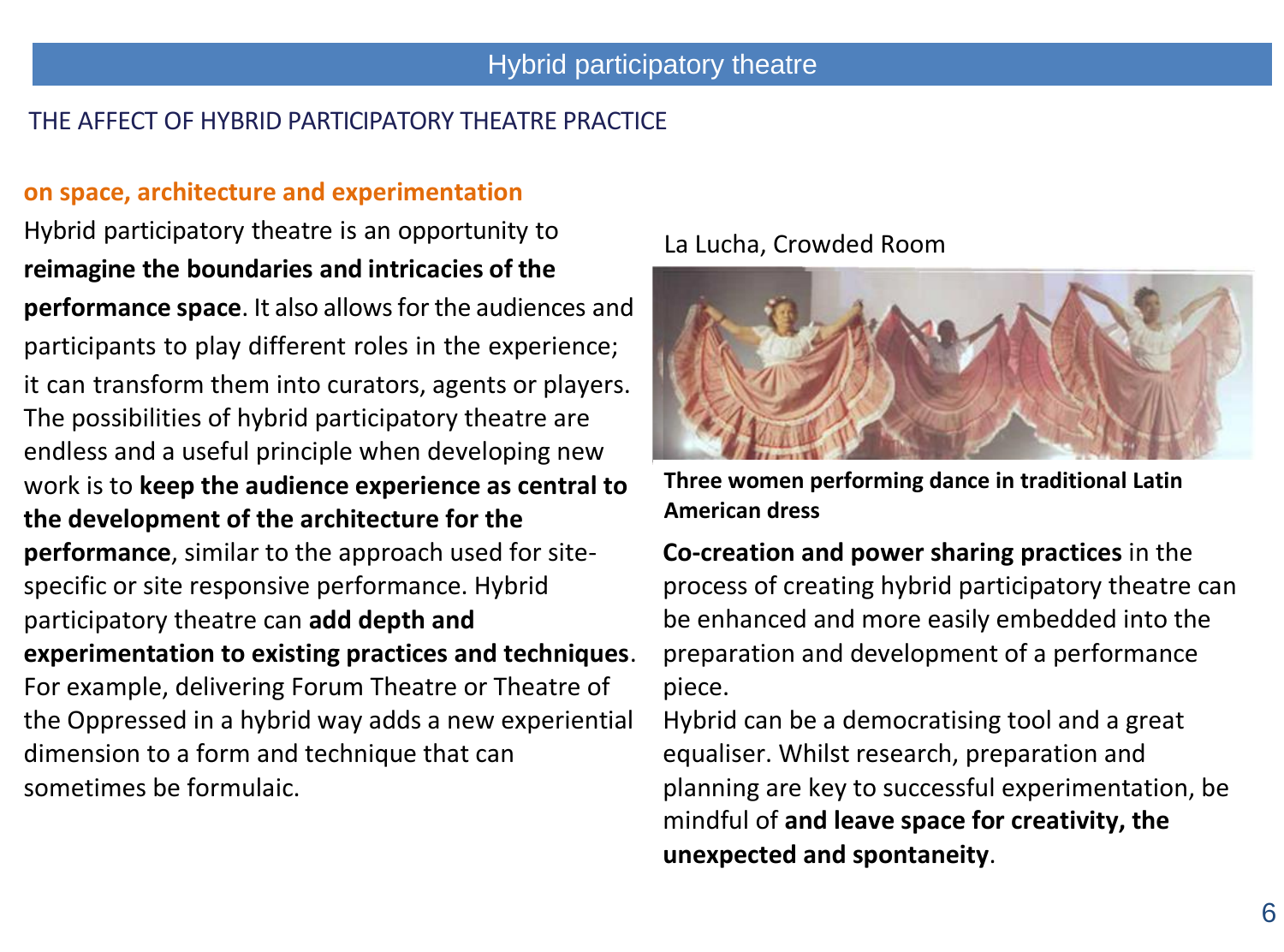New virtual spaces can provide endless possibilities, and asking people to engage online **can cause excitement or anxiety depending on participants' and audience confidence levels with technology**.

# **A defining feature of theatre is that it is a 'collective' experience.**

Find ways within the architecture of the performance or workshop to connect audience, participants and performers with each other. This could be through collective moments or a more intimate intervention as part of a bigger experience. This observation is particularly pertinent to asynchronous hybrid participatory theatre. Ask yourself, in what ways and when does the performance or workshop bring people together as part of a shared experience?

### **on preparations, rehearsals and creativity**

Each case study cited the need to introduce **new skills and collaborations to the delivery team** to support technical creative and logistical aspects of theatre making. The case studies provided examples of these roles and included Zoom Stage Managers, Game Developers, Digital Programme Manager and Technical Directors. However new roles should not be limited to these and different types of hybrid participatory theatre activities will need different collaborations and external expertise.

#### **Blocking actors during rehearsals has a greater**

**degree of complexity** and needs to include sightlines for those online. Ensure the positioning of cameras works for the whole performance, including any time that performers online need to interact with the 'in person' audience. This is also an important principle to remember when facilitating hybrid workshops and designing spaces for them; if leading a workshop in a physical space the **best**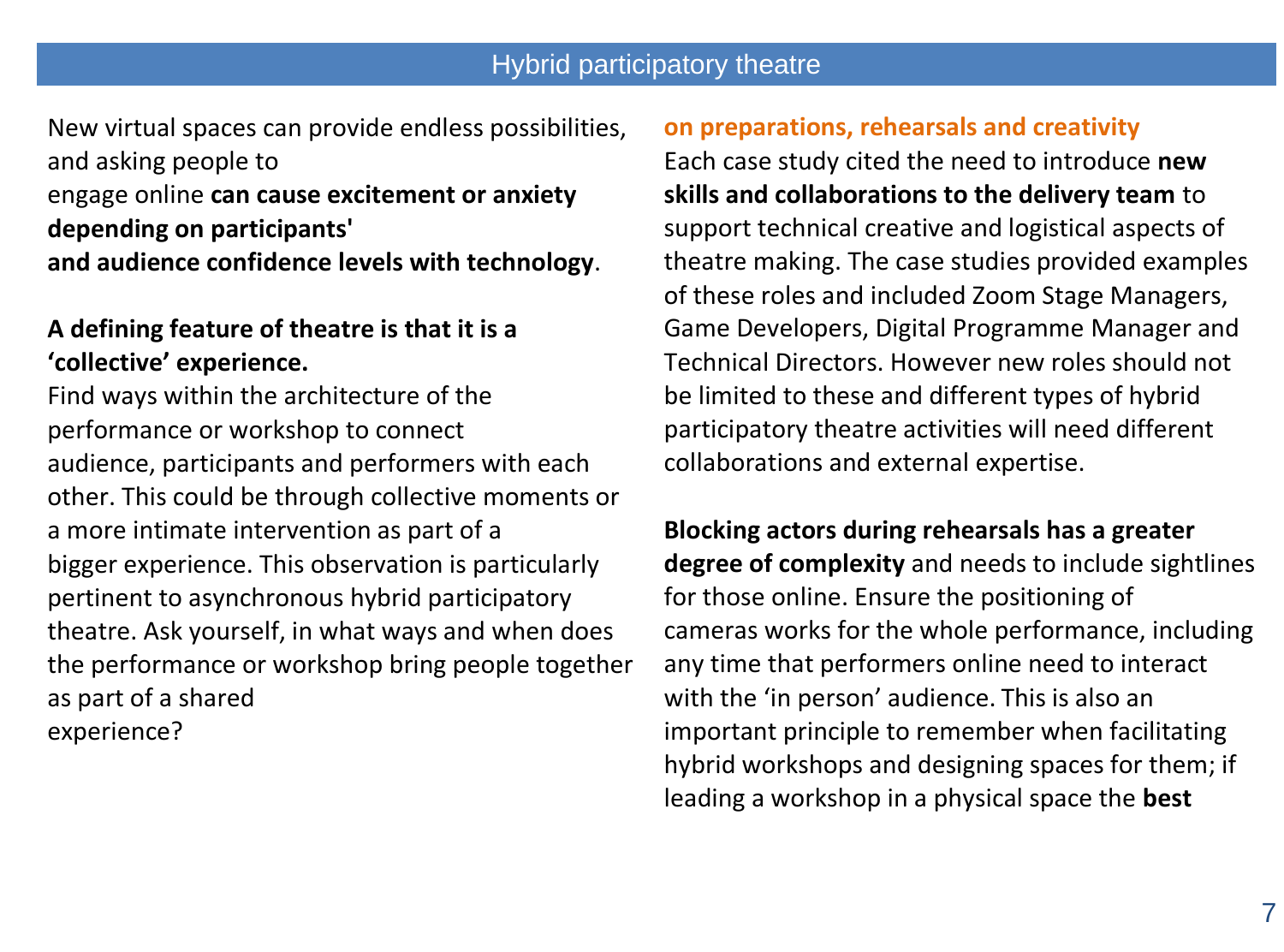**positions for workshop facilitators to give instruction from** should be identified before the workshop starts.

Be conscious that a reliance on technology is likely to **heighten the anxiety experienced** by actors, presenters, directors, the support team and anyone else involved in making the event happen. Set up systems for those working in different spaces and locations that enabled debriefs, reflections and feedback, be kind and aware of the mental health of those you are working with.

Failed technology or an internet outage has the potential to put an entire performance or event at risk. **Create a plan b** for last minute outages, this will have the added benefit of reducing anxiety amongst the performance, facilitators and technical team. Don't underestimate the additional time delivering participatory theatre in a hybrid way will take. Ensure you have the resources in place to work at a reasonable pace.

# **on audiences and participants**

Audiences are excited by the possibilities of hybrid approaches to theatre making: the idea of connection with different people in different locations and an increased sense of agency and choice within the theatrical experience adds a **compelling dimension and dynamic**.

**Audiences and participants are generous in their response to technical glitches** such as lagging, bugs or poor sound, so long as these are embraced by the facilitators and performers they are accepted by audiences and participants as an integral part of the experience.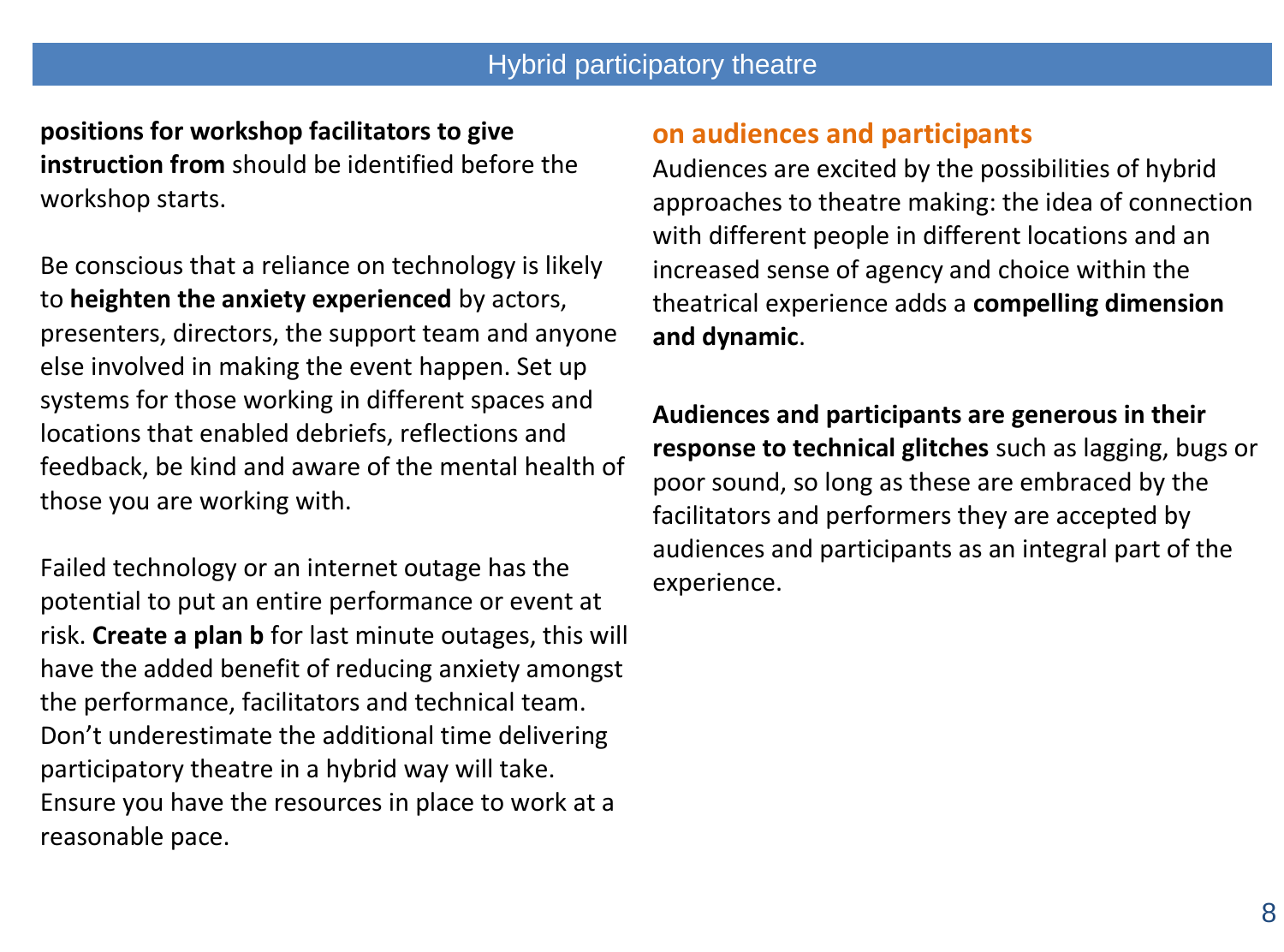The potential of the hybrid space to engage new audiences and participants is, in some ways, limitless but not every show will appeal to every audience.

Think carefully about the audiences you want to reach in the online space and how, and **develop a strategy to target audience development activity**. Hybrid participatory theatre offers an opportunity to engage new and different audiences and participants, and this includes people with limiting health conditions, disabilities, caring responsibilities and anyone from around the world with an internet connection. Be mindful of structural inequities and socio-economic barriers when planning hybrid participatory theatre and identify means and mechanisms to create a welcoming and inclusive experience.

UK - wide research has shown that during the first two years of the pandemic that arts and cultural participation declined amongst **people from ethnic minority backgrounds who were less likely to engage in online events and activities**. There are also many people living with digital poverty with limited access to hardware, software or connection. Participants involved in devising and creating hybrid performance need **opportunities to reflect and feedback** on their hybrid experiences, this will both sustain participation, improve the quality of their experience for future activities and improve the practice of people leading and designing the work. Reflections and feedback should be honest and well-intended and understood within the context they were given. **Those who are more reluctant to feedback should be inspired to do so**; the sector is going to need a **plurality of voices** if hybrid participatory theatre is going to evolve and be sustained.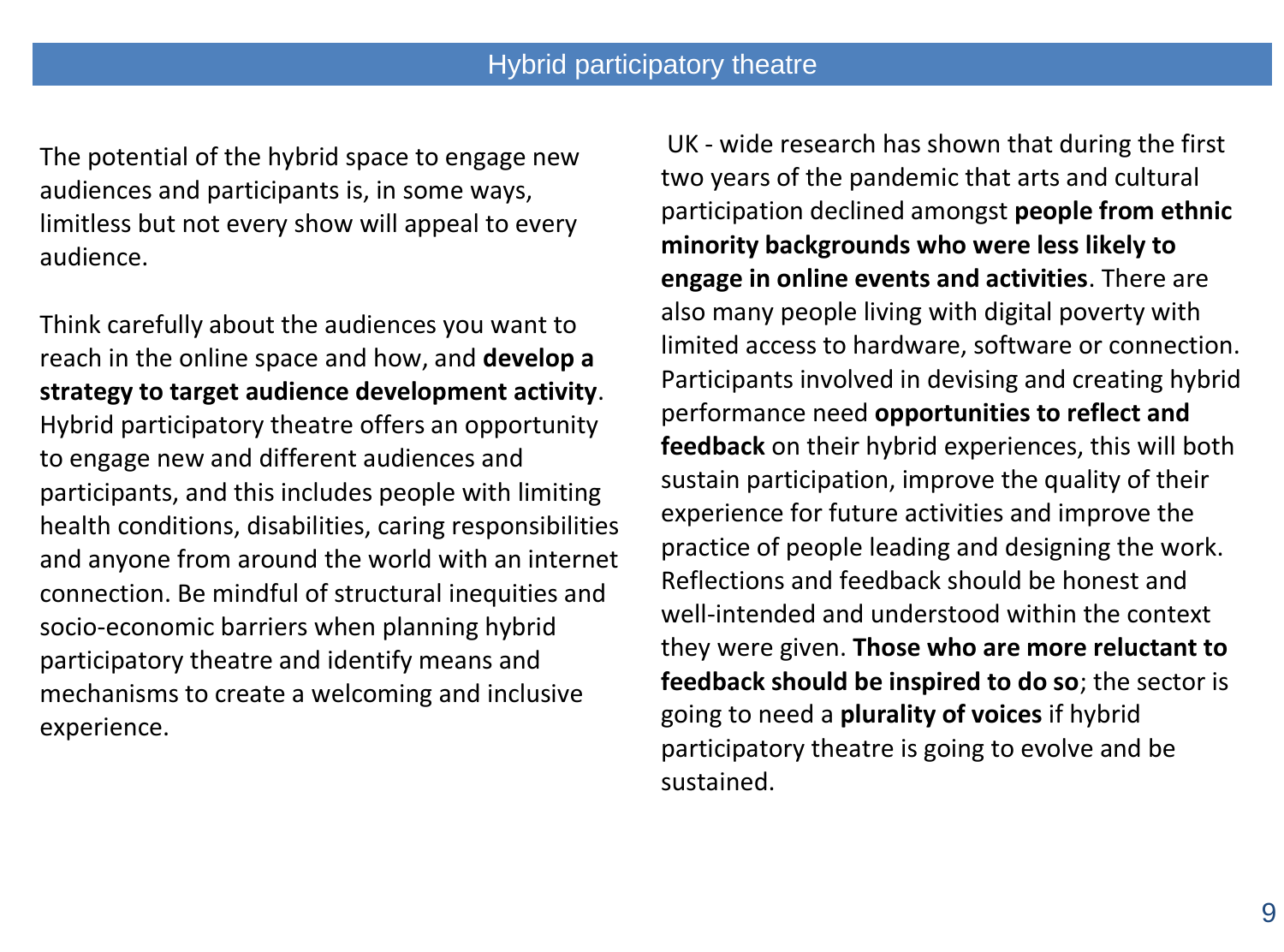NOTMADENOUGH,HYBRIDFORUMTHEATREby Gavin Crichton, Artistic Director, Active Inquiry

### about Active Inquiry

Gavin is Artistic Director of Active Inquiry, a theatre company based in Edinburgh enabling grassroots communities to make and use excellent theatre to uncover and challenge injustice. Their work is heavily influenced by Augusto Boal and the Theatre of the Oppressed and they are part of the European TOgether Network of Theatre of the Oppressed companies. They are currently working on a Legislative Theatre project called Drama for Democracy.

Theatre as part of the Aesthetics of Solidarity Festival in Berlin. Over lockdown we developed a piece of Zoom Forum Theatre called Not Mad Enough and decided to adapt this for the Festival.

There are 5 actors in the play and one facilitator (or 'Joker' as the facilitator is named in Forum Theatre). Only three of the Company were able to travel to Berlin (2 actors and 1 Joker). We saw a hybrid performance of Not Mad Enough as an opportunity to develop our practice as participatory theatre practitioners.



**Stage setting with red lighting. One performer on stage holding long sticks in cross shape. Background shows a large projector screen with performers.**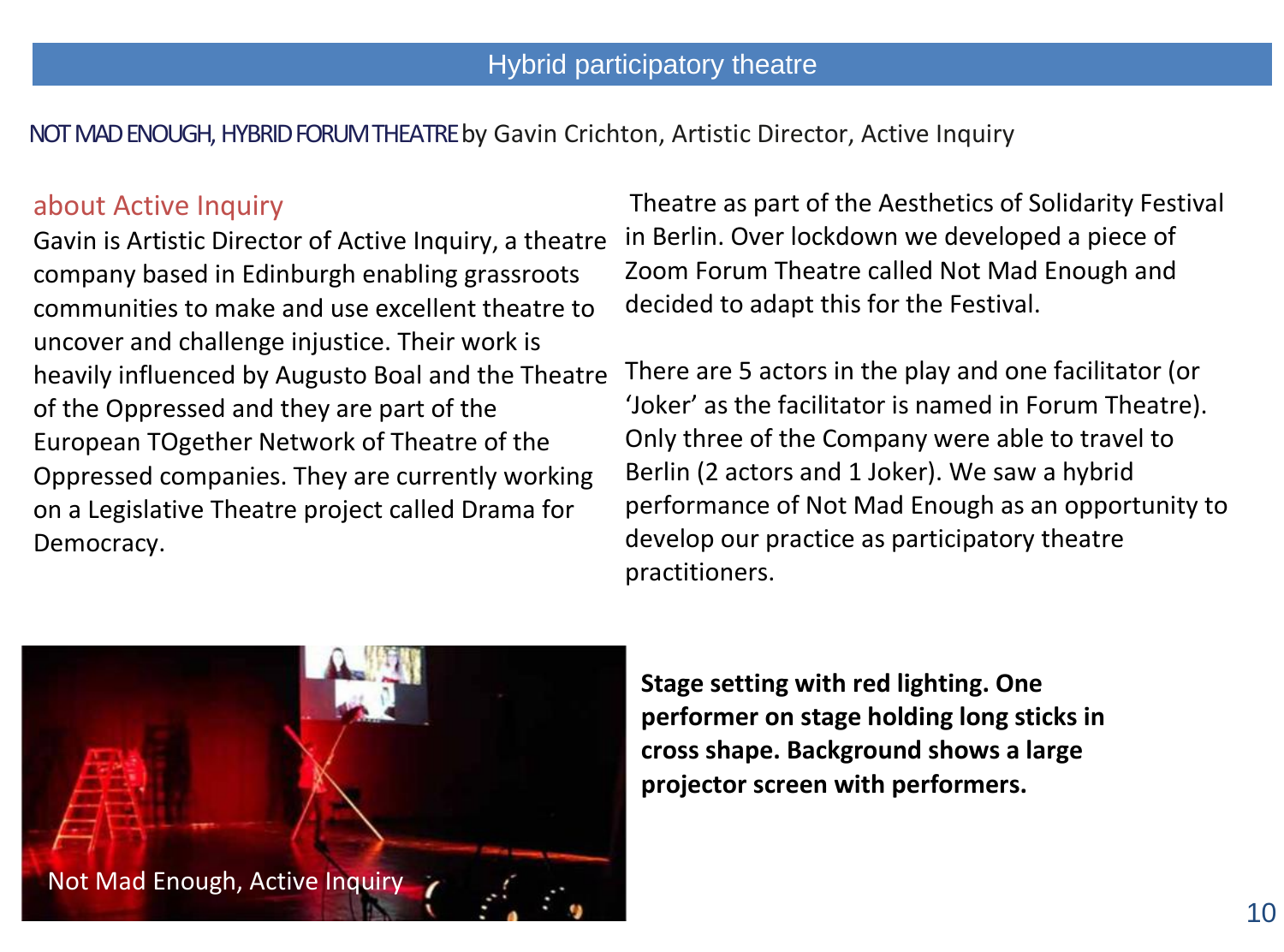### **the performance space**

The Aesthetics of Solidarity Festival was run by **Kuringa**, a Theatre of the Oppressed Company based in **Berlin**. This was a week-long festival with performances in the evenings and workshops and laboratories during the day. We performed to an audience of 75 people who were a mixture of local people and Theatre of the Oppressed practitioners from across Europe. There was a large theatre space on one level with a large area marked out as the stage. The play was streamed live, enabling a digital audience to watch, but not interact, with the performance. The play involved **the three actors who were still in Scotland performing on Zoom and this screen was projected onto the wall at the back of the stage**. We rigged a camera and microphones to enable the actors on Zoom to see and hear what was happening on the stage. We were lucky in that the Festival had employed some technicians who could help with the setup of the technology.

We had about three hours to rehearse in the space, set up the technology, work with the lighting designer and finalize our staging. This was not enough time and we ended up needing more. However, we managed to get set up and, after only a short delay, were able to get the audience into the space and perform.

#### **what went well**

**The dynamic**: having the actors on Zoom gave a different theatrical dynamic to the performance which heightened the theatricality of the piece. At the end of a week-long festival with a festival-fatigued audience, our piece brought a new energy to the space. This was partly because it was something new but also because **we had spent time in rehearsals exploring how we could connect the stage with the screen so we made sure that actors on Zoom would look in the right direction** so that they were looking at actors on stage, we put props on large poles so that they could be held up to the screen, **we worked on costume and other aesthetics to ensure that there was continuity between screen and stage**.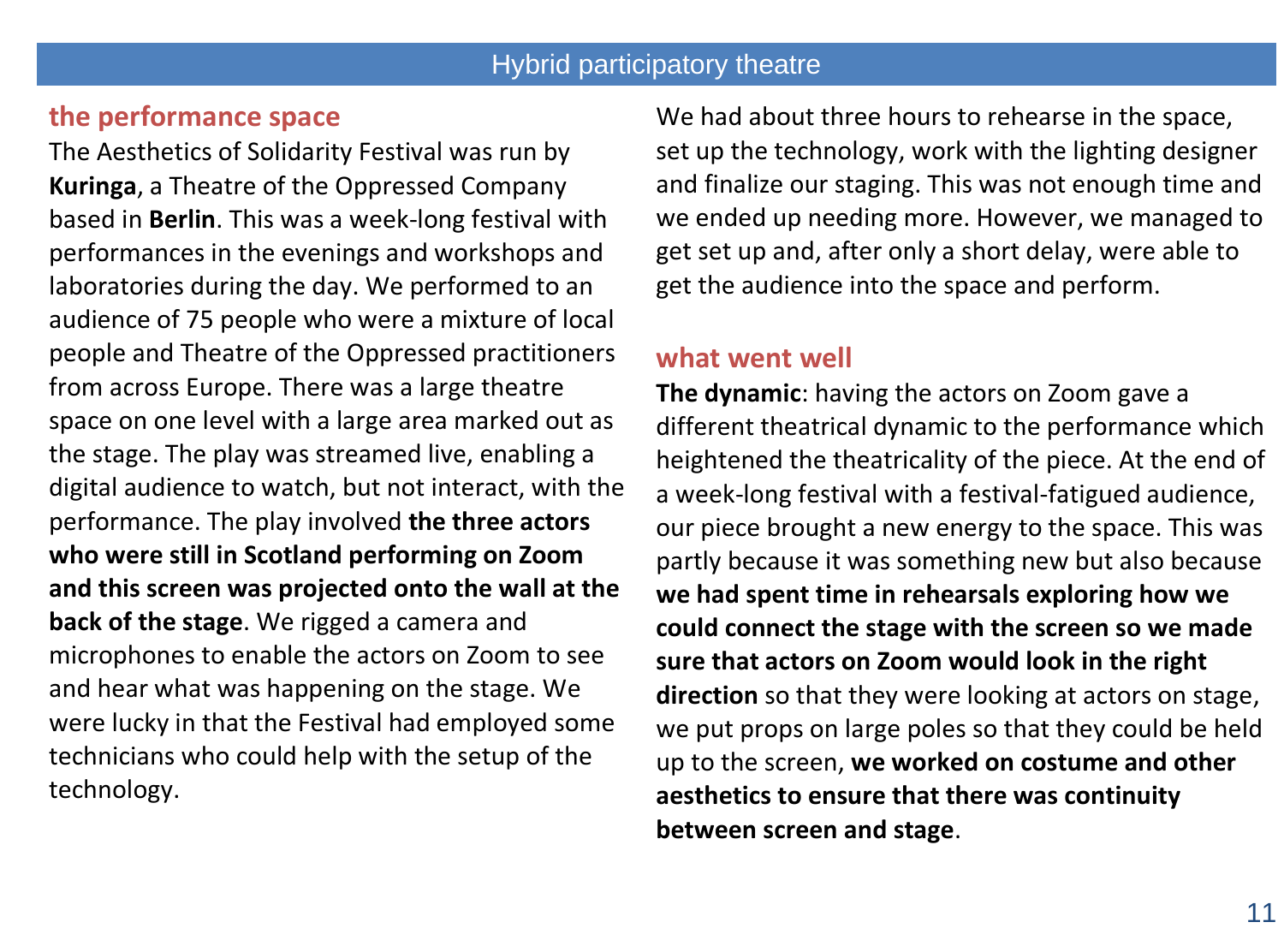**The Zoom aesthetic:** everyone in the audience had probably spent lots of time on Zoom meaning they were familiar with the aesthetic and therefore able to assimilate this into their understanding of the performance. **The Zoom aesthetic was part of people's daily lives** and so it felt comfortable having it as part of the staging. We also realised it added symbolic depth; our central character felt very isolated and often stayed in her room. We wish that this was by design but it was by accident! Our original plan was to have the actor playing our central character in Berlin with us but she was not able to travel in the end.

**Audience-performer interactions:** audience members were keen to intervene in the play and to interact with characters on the stage and on the screen. It was a good story that encouraged interventions and **the audience also felt excited about being able to intervene across the physical and digital spaces**. There was excitement about entering a story in Berlin and actors in Edinburgh being in that story with you.

**It added a different dynamic to the interventions**. Forum Theatre is a form that can sometimes feel formulaic but this added another dimension.

## **some of the challenges**

**relying on technology:** so much of the preparation work in Berlin felt out of our hands because of our reliance on technology. We encountered problems in rehearsal with getting the Zoom to work onstage and this put the performance in jeopardy. This was startling. In the past, as long as the actors were there, we could always do something even if technology let us down. This was not the case here. Luckily it came together but in the future we would need much more time and resources for tech, rehearsing, set up and a plan B if the technology failed.

**Audience, screen and camera positioning**: the camera and screen were positioned in a way that when the audience wanted to communicate with actors they had their backs to them/the camera.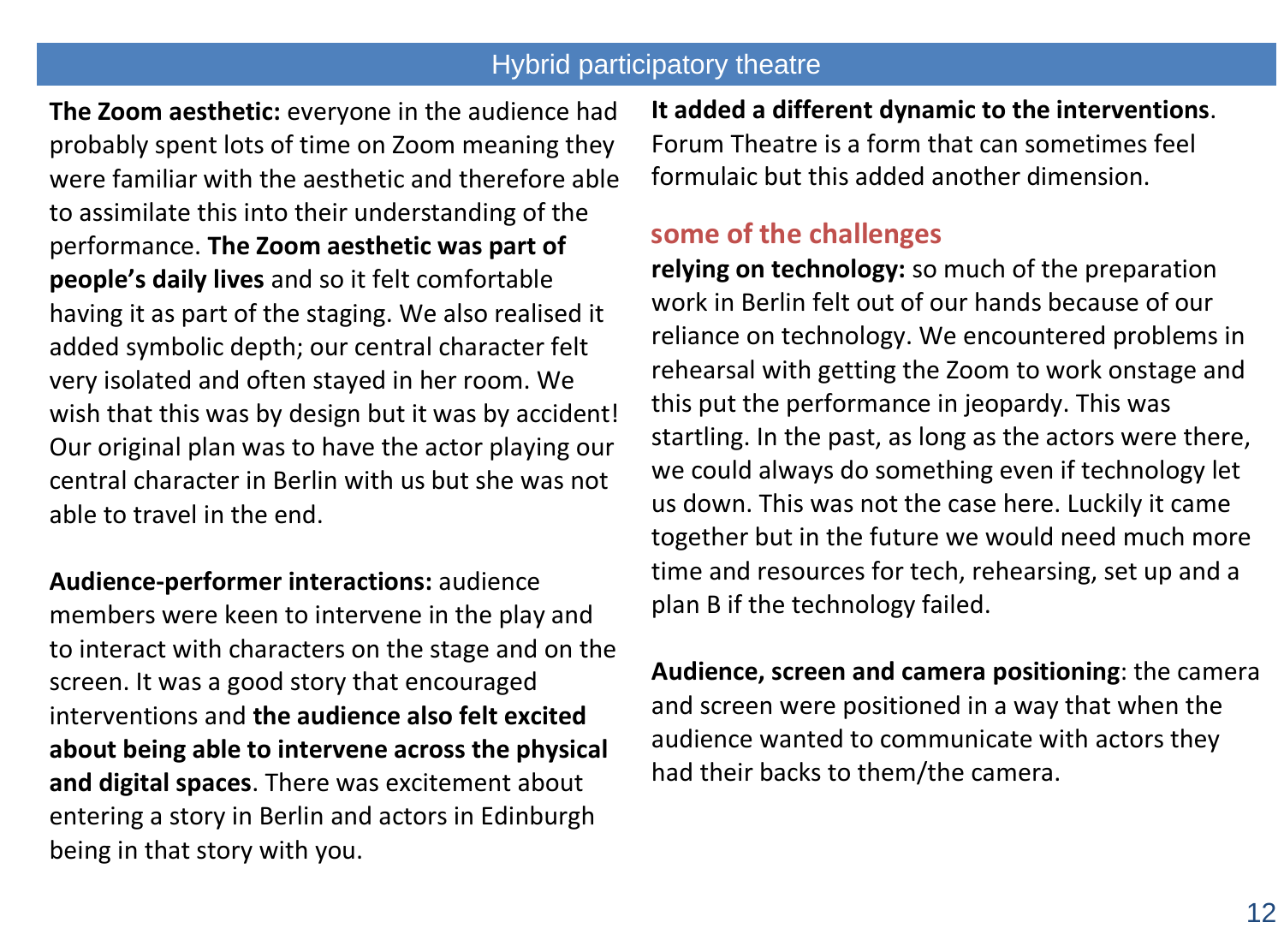Not Mad Enough, Active Inquiry, Active Inquiry, Active Inquiry, Active Inquiry, Active Inquiry, Active Inquiry, Active Inquiry, Active Inquiry, Active Inquiry, Active Inquiry, Active Inquiry, Active Inquiry, Active Inquiry

 $\mathsf{Six}$ 

looking into laptop.

We managed to rectify this mid-performance but certainly something to be mindful of in advance.

**Experiences for the actors on Zoom**: the technical and spatial challenges of mounting the piece had the effect of sometimes alienating the actors on Zoom. At times they were unsure what was happening and what they should be doing, particularly directly before the piece started. This could have been remedied by having a Zoom Stage Manager who was in contact with a Stage Manager in the venue and who could relay message between the two spaces.

There was also no opportunity to debrief and celebrate their achievements; an important pa a performance. In the future we will try to enable the actors to all meet on Zoom at an arranged point after the performance to enable some closure to happen.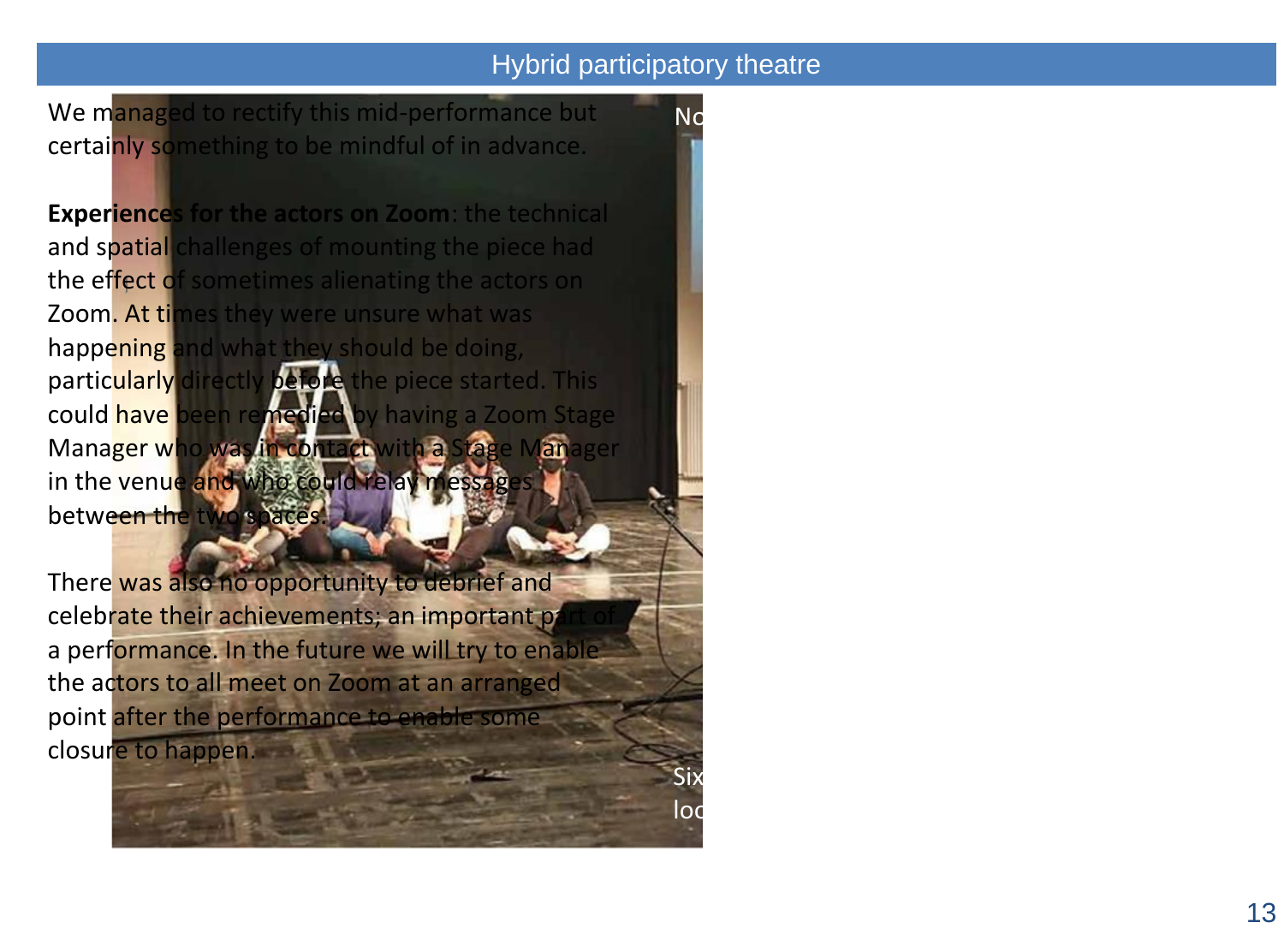#### **some important lessons**

1. Spend time playing and experimenting. This may sound obvious but a hybrid performance opens up new possibilities that may only become apparent through experimentation.

2. Recreate performance conditions in the rehearsal space. As much as possible try to have the technology available to you in rehearsals as well as actors staying at home and accessing Zoom so that you can practice this well in advance.

3. Give lots of time for tech setup and rehearsals. Hybrid working relies heavily on technology. There needs to be a lot more time given to tech rehearsals in a venue. A cue to cue run-though will not be enough.

4. Put yourself in the audiences' shoes. Keep thinking about the potential interventions that an audience could make. Do you have the technology and people to support this intervention?

5. Keep a connection between the physical and digital spaces. The actors on Zoom often felt a bit left out of the process or unsure what they were supposed to be doing. A Stage Manager in both spaces would help but also some time spent rehearsing interventions to develop a connection between the Joker and the actors so that they are able to follow some predetermined cues whilst the interventions are occurring. Overall, this was an amazing experience for us that enabled us to connect with peers and new audiences and take something that felt very daunting and turn it into something that felt experimental and creative.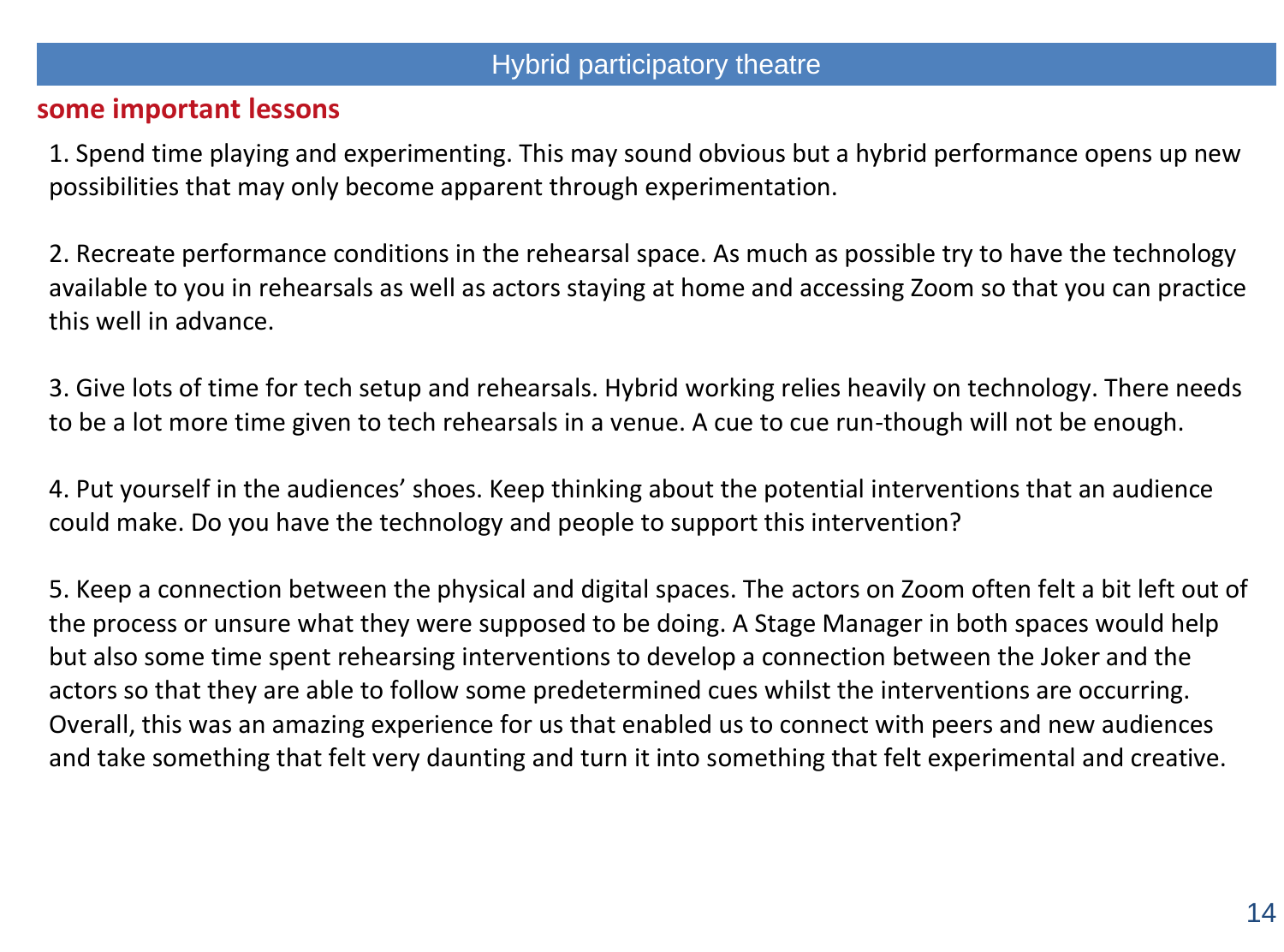### THE MAGIC PARCEL by Tassos Stevens

# **about Coney**

I'm from Coney, a charity making all kinds of play to spark change. Here I'm reflecting on the challenge of designing play for hybrid set-ups where our 'playing audiences' could both be in the same room as each other and also remote over a platform like Zoom focusing on a piece in development The Magic Parcel.

The Magic Parcel is a project supported by Innovate UK.

## **about The Magic Parcel**

I'm currently part of a making team - together with Arlo Howard, Caitlin Williams, Eliza Cass, Jess Sanders, and others representing Coney - developing and piloting a project called The Magic Parcel.

This lands in a workplace for a team to play together, designed to spark positive impacts in individual and collective well-being, a sense of mission, and better connection between colleagues… basically all the kinds

### **Typed label with words, 'Do not open until instructed' in capital letters.**



of impacts promised by conventional team-building and reflective activities, but with three key differences:

- everything's wrapped into gameplay, making it fun;
- it doesn't rely on any direct facilitation, but plays itself;

• it adapts to play whether everyone is in the same room, or everyone is remote from each other, or anywhere hybrid in between.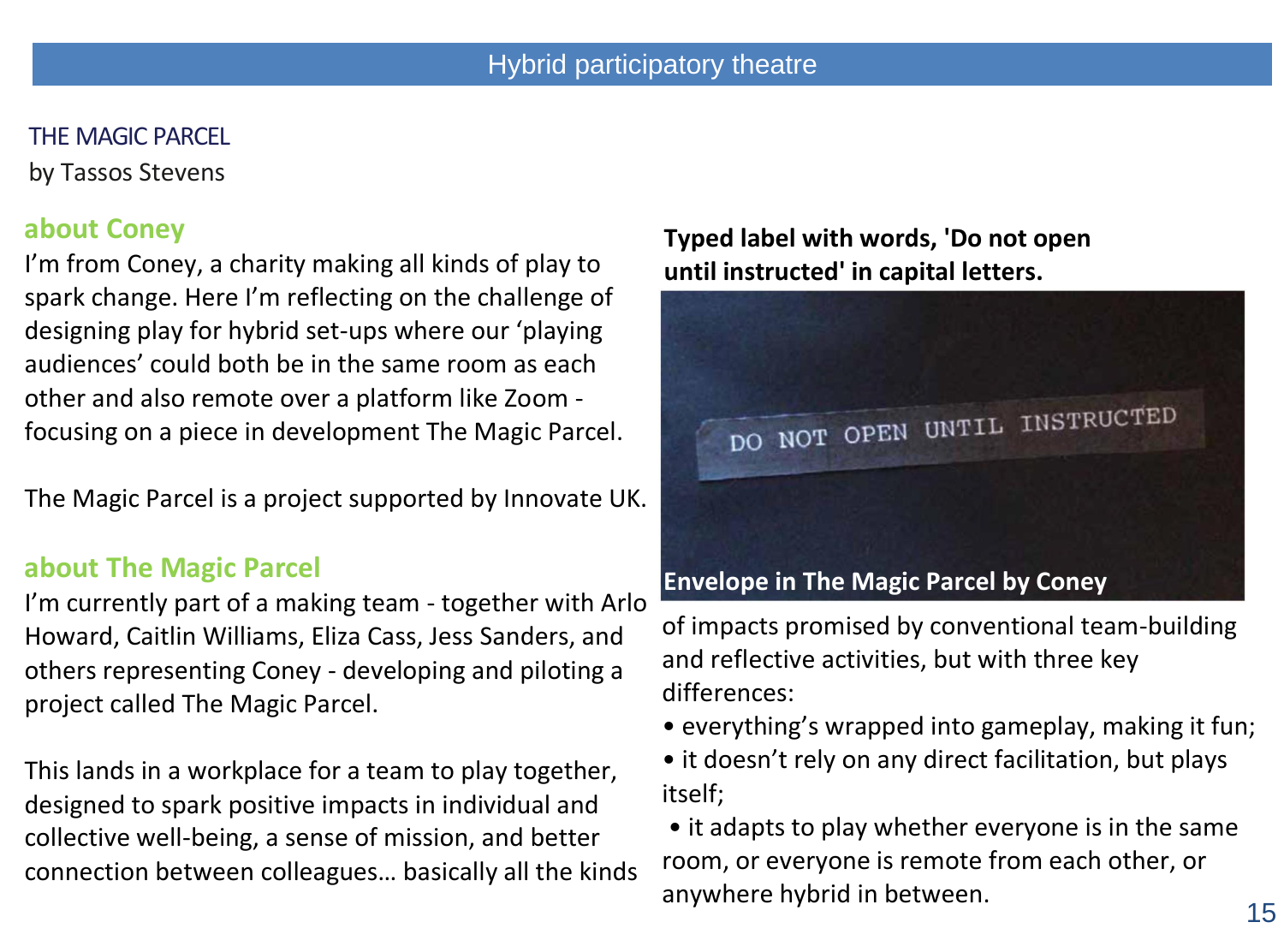The Magic Parcel combines a number of different platforms and technologies to make all this happen.

First, it's literally a parcel, containing a number of boxes, each with some beautiful and intriguing objects inside (can't say too much here cos #spoilers).

Second, we use our magic phone platform, based on Twilio [a customer engagement platform], to send and receive text messages to prompt players and send them more pieces to play.

Third, one of the players screen shares an online piece which facilitates play through the recorded voice and other instructions delivered by our mysterious associate Frankie Kuniklo (who sounds a lot like the brilliant Emma Frankland).

And last, in a first for Coney, we're using little bits of magic conjured with augmented reality inside Snapchat.

## **An example player experience**

Only one player can receive the parcel - because there is only one parcel - and it sits on their desk, at first unopened. Every other player, wherever they are, is asked to place a sheet of paper on their desk.

Everyone is challenged by Frankie quickly to go fetch three objects - a favourite cup, a favourite pen, and a random object which sparks joy - and then to place these around the parcel or the sheet of paper which is its proxy.

While the player with the parcel proceeds to open it, Frankie then flashes a snapcode on screen, which for everyone else conjures an AR version of the parcel on the sheet of paper. And on the inside of the first layer of the parcel there's a key which the players need to open the next chapter of play, one half of the key in the physical parcel, the other half in the conjured parcel.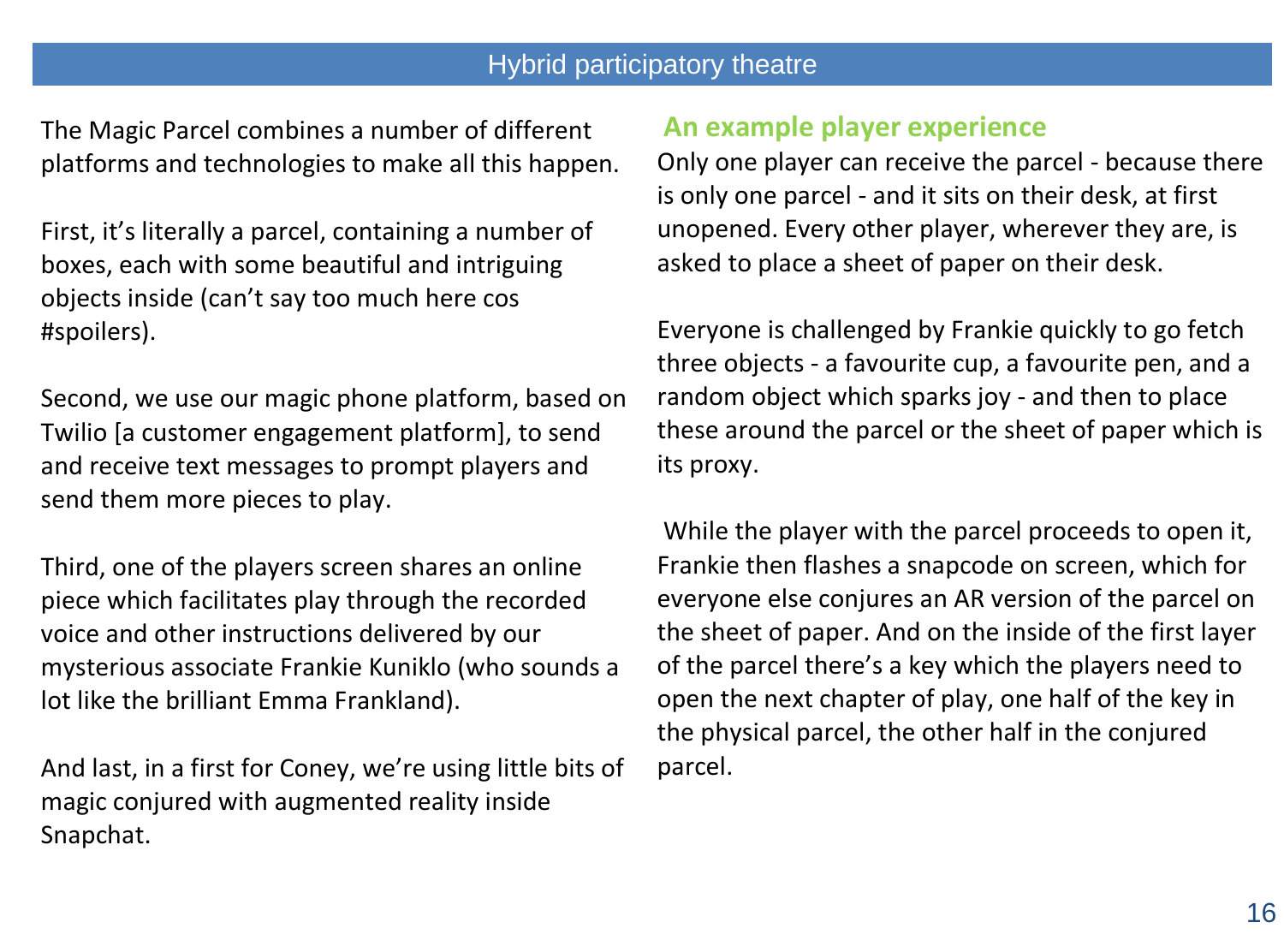# **the making experience**

There's a useful saying often attributed to coders: **make a feature of the bug**. Whatever is the problem, the bug, make something from it that can only happen because it is this way. With a remote or hybrid context for play, the bug is quite simply that people aren't in the same room as each other. So here **we're trying to design moments in play which have the most impact because people are not in the same room as each other, which requires them to connect and collaborate together**.

In devising The Magic Parcel, we asked Chloe Mashiter, game designer par excellence and expert in live streaming gameplay - and Coney associate - to reflect on the different strengths of players in the same room and remote. In Chloe's own words: Physical players are:

• more easily **able to interact physically** with other players and other teams

• able to **determine the position and viewpoint of the digital participants/control what they see by controlling their perspective**

Digital players are:

- **more immediately able to access information**, and
- able to take advantage of their unseen surroundings/physical items they have being accessible solely to themselves.
- easily able to **manipulate how they appear**.
- **more easily able to be 'independent agents'** (leaving space unhindered, for private chats etc).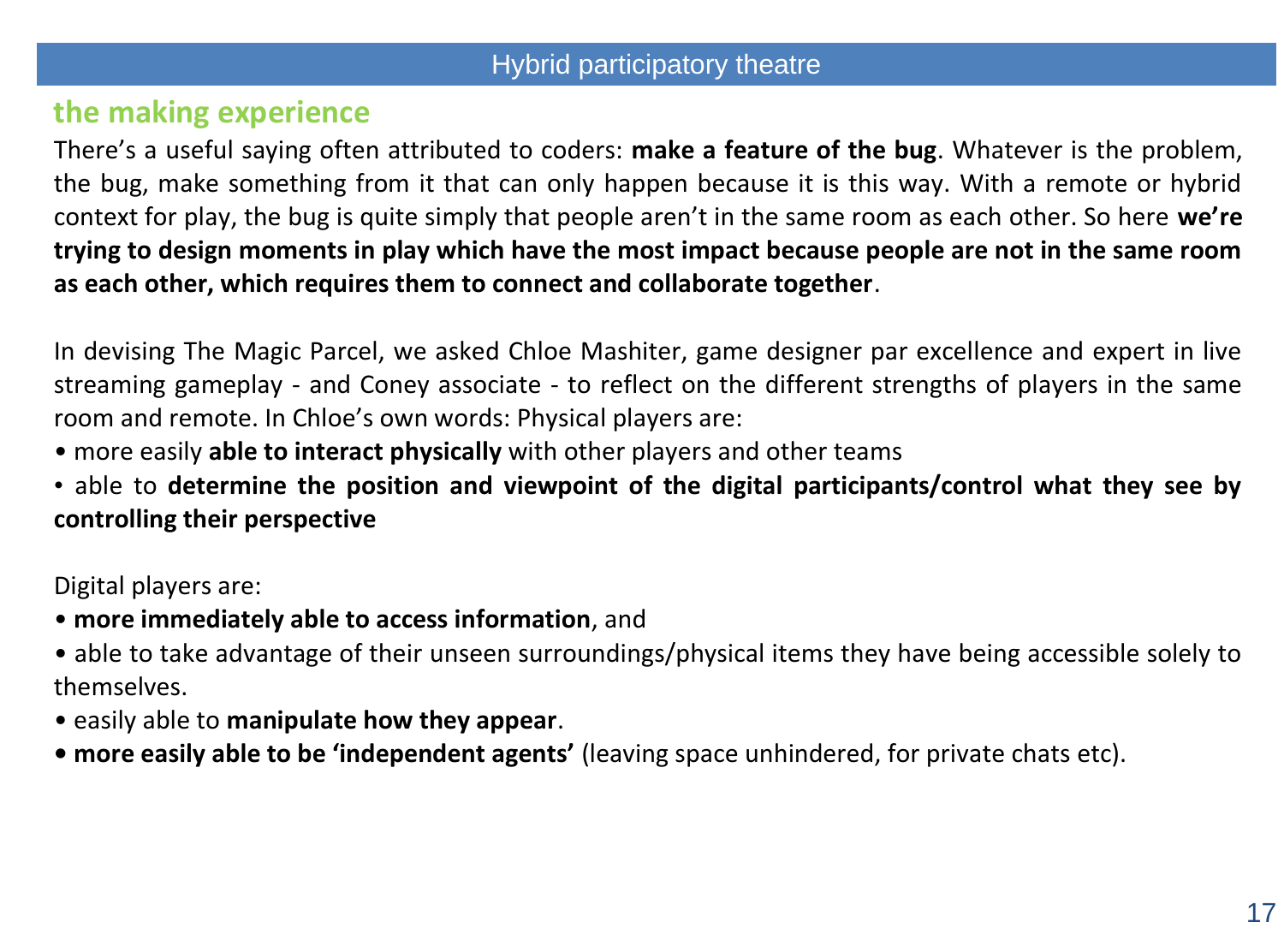Trying to maintain symmetry between physical and digital participants in terms of how they interact/access and share information is difficult and arguably it's better to embrace and lean into the asymmetry, provided both groups still have meaningful and essential roles to play. The ideal is mechanics that are only possible in such a hybrid setting. I think it's useful to imagine the architecture of a remote or hybrid setting not as happening inside a Zoom screen but inside all the different rooms. The play space for players is around the screen in their room. The more a designer can help players create a sense of this architecture, and their place inside it, the stronger the sense of connection players will feel with each other.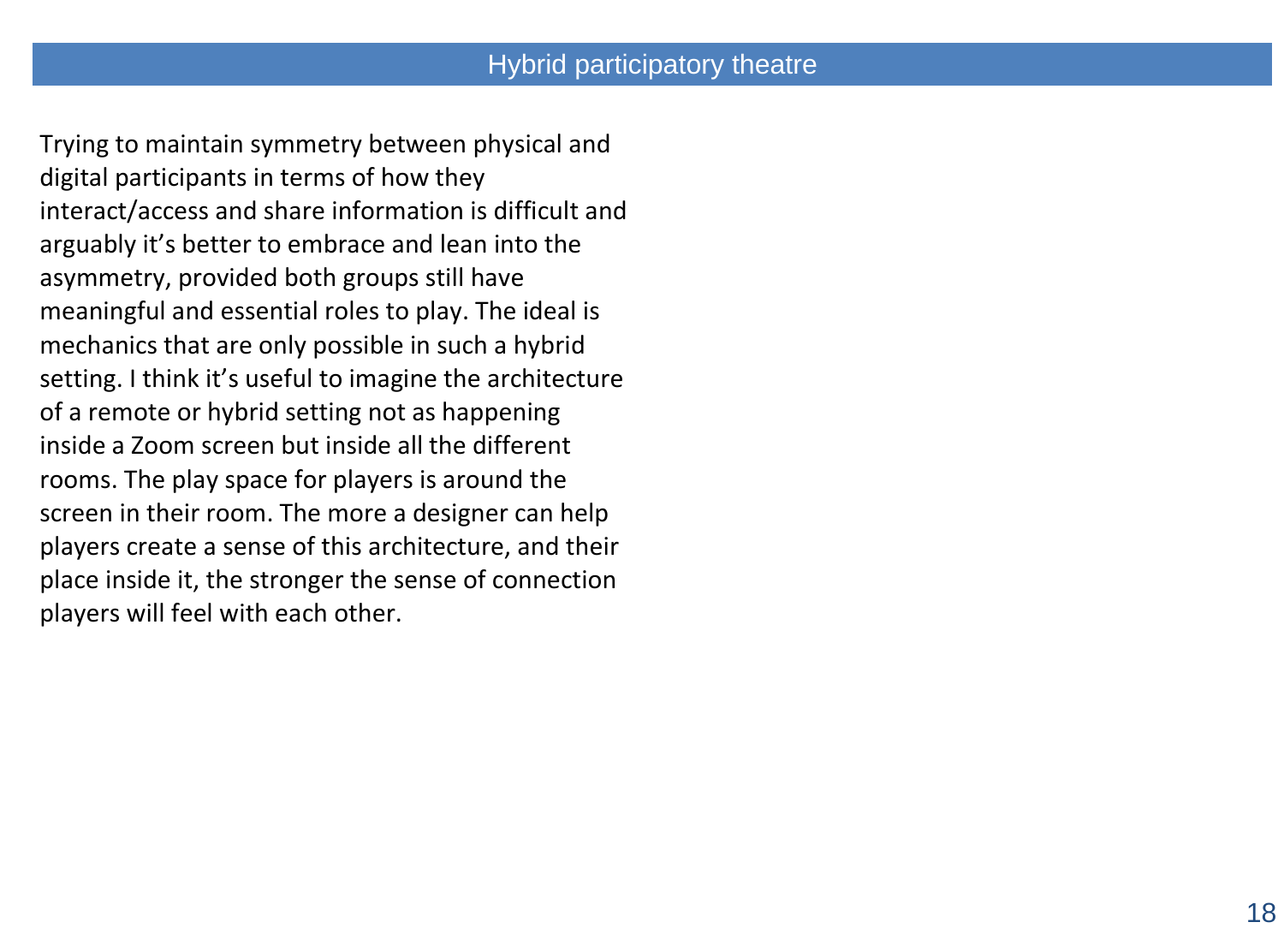### MERSEYSIDE DANCE INITIATIVE

(MDI): Hybrid Studio and Hybrid Working

# About MDI

MDI is a charity working across the Liverpool City Region, using dance to improve the physical and mental wellbeing of participants and creatives of all ages, abilities and backgrounds. The team members sharing feedback for this case study are our Community Dance Artist and Digital Programme Manager, who have both had firsthand experience of preparing and delivering hybrid sessions, as well as attending participatory hybrid working training sessions led by third parties.

# Resourcing the Hybrid Studio space

We invested in a hybrid set-up in MDI Studio 2, to ensure there was a space where participants and artists could continue to practice, create and teach within the environment of their choice. Our primary equipment included an 86" display screen and camera, wireless mics and speakers. We introduced a new role, Digital Programme Manager to lead our digital agenda.

We piloted classes via our Dance for Health programme, delivering to our groups of older and / or more vulnerable dancers, **50 Moves, Men Dancing** and **Dance for Parkinsons.** learning to facilitate in the Hybrid Studio In advance of the programme starting, we had to factor in time to engage those who were unfamiliar, afraid or suspicious of online ways of payment, communication and participation. This was a powerful piece of work led by our Community Dance Artist, which resulted in the return of all participants. In addition to running classes, members of the team also participated in a number of online hybrid workshops, which led to a deeper understanding of how to successfully deliver a hybrid model. **Training to become more tech-savvy as a team was our first challenge** and priority. Understanding the technology and equipment needed to facilitate this is essential to pre-planning.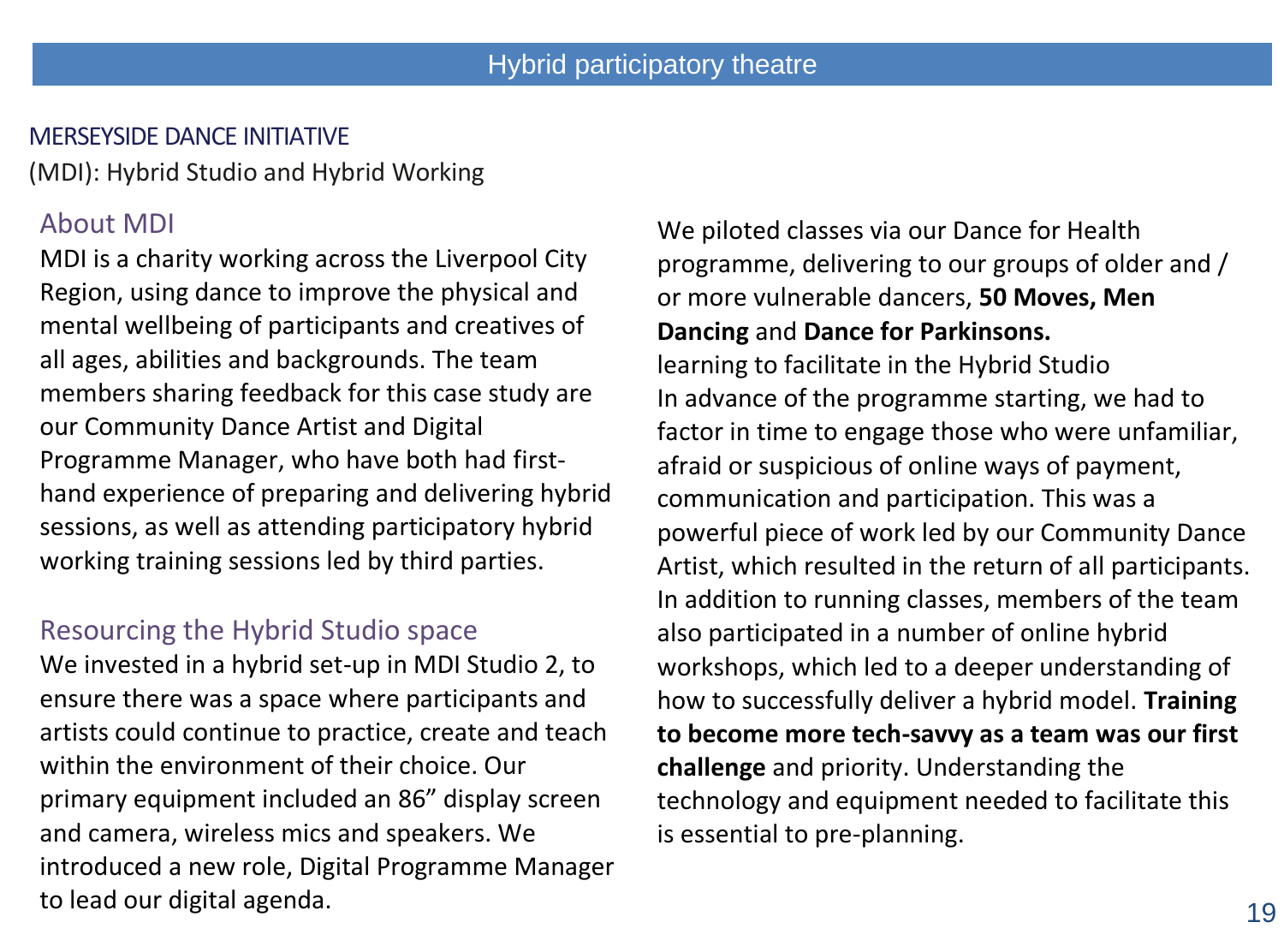We needed to learn how the screen, camera, computer and sound system all interacted with each other, and how to use the wireless mics to ensure a good sound experience for all.

During classes we **often had instances where the sound sources got mixed up**, the wireless mouse turned itself off or the Zoom camera didn't switch on, but with time, we learned how to troubleshoot more effectively! **Dance sessions are about space, sound and direction**.

We discovered that **spontaneity can be difficult**. We experienced this first hand. We took part in a training course that was delivered in a hybrid way. We found that there were **moments of feeling detached and excluded** when something happened spontaneously in the room. From this we learned that as a facilitator, you have to **set the correct foundations for spontaneity to evolve**, allowing conversation and sharing between participants and to keep the flow.

**Communication is key and with hybrid it's slower** than an in-person conversation and **there's a different etiquette**. Creating space for people to **share and feedback** is essential, we made sure to include time for this in our session planning. For example, whilst it is important during a class to have online participants on mute to preserve quality of sound [when delivering dance & music based workshops], we regularly unmute so they have as much opportunity to feed back as those in the room.

With hybrid classes it has also been important to consider the best place for the facilitator to be to ensure that everyone has a quality experience. This differs per class, but again, needs to be factored into the planning. The session leader has to place themselves where they can keep an eye on Zoom chat or for people 'raising their hands.'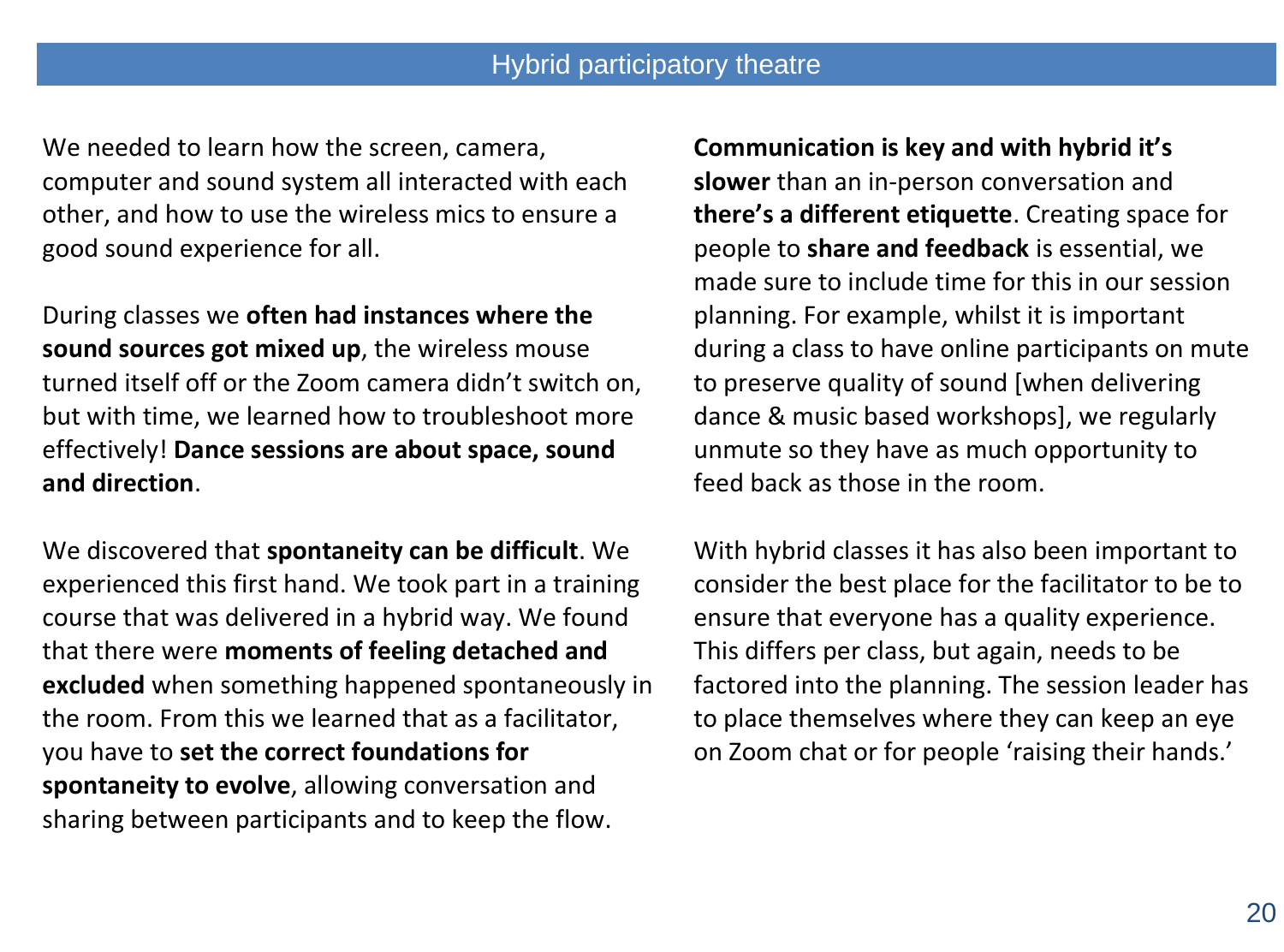Some people online will need specific support (e.g. 1:1 assistance), and also **prepare detailed instructions and lists of what they will need**, as they don't have the benefit of immediate access to the people and equipment in the room. Hybrid working is a great way to create togetherness and common ground. However we found that for certain tasks, we needed to **group those online working together via breakout rooms and those in the room separately for a more productive approach.**

**Hybrid has allowed us to continue to offer our work during a pandemic to audiences larger than covidrestricted capacity has allowed**, and beyond the limitations that the last 2 years have imposed on our community. It has offered those unable to attend inperson classes a chance to maintain their routines, grow in confidence and the freedom to practice in a space that works for them.



**Dance artist Jenny Hale leading Hybrid 50 movement class with older people. Background includes large screen showing participants on Zoom.**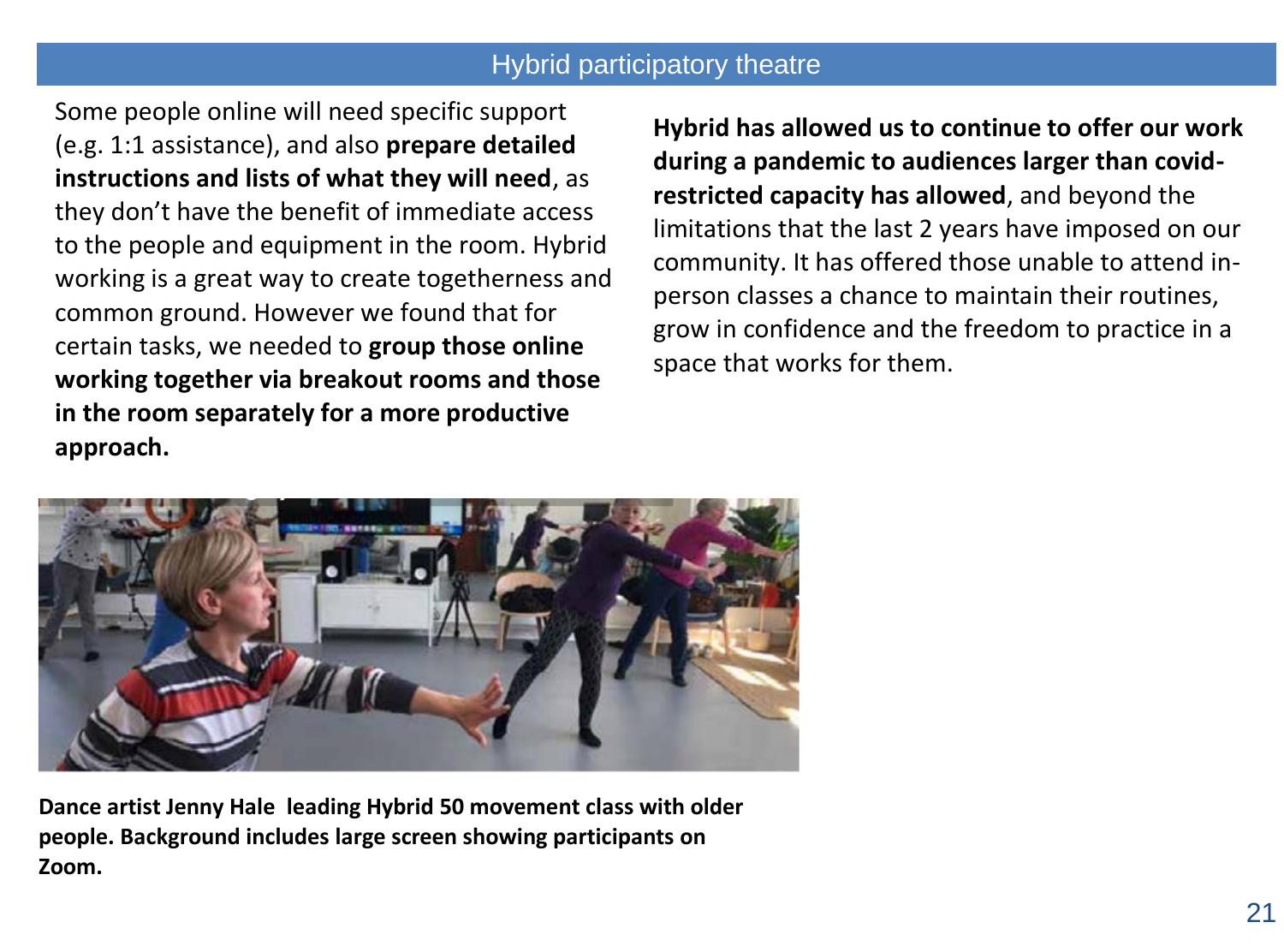It has been extremely rewarding to see how some of our older and more vulnerable participants have experienced technology , whilst engaging, moving and socializing in ways that may not have been possible without a hybrid option.

We have been able to provide artists with an opportunity to rehearse, practice and deliver from their chosen location and to wider audiences. **As arts professionals, hybrid working can be a valuable way to preserve work-life balance**, to network, meet other artists, experience more diverse work and learn and share ideas outside of our own immediate circles.

There are challenges we are still hoping to counter when working online and in a hybrid way. These include: Zoom fatigue during longer sessions; misinterpretation of instructions due to sound delay or difficulties; and the disconnect that not being in the room to read energy or body language can create. We have discovered that to deliver hybrid sessions it is important to remain ambitious, be open-minded, patient and curious. Hybrid is a discipline and has an etiquette. The needs and requirements of all participants must be carefully considered before sessions go live, and mindful planning is essential. This is the future for us.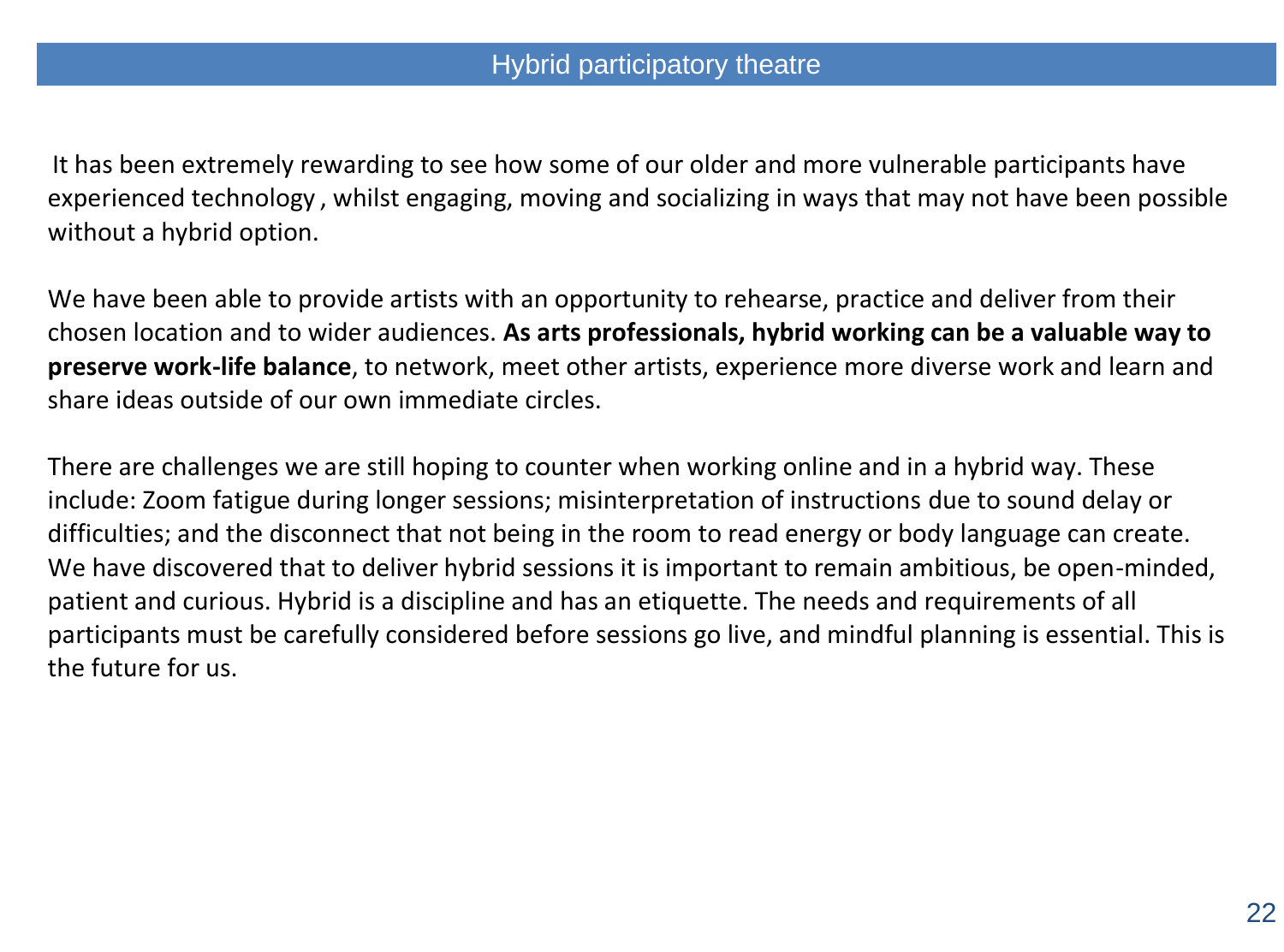#### ZOOM: A CASE STUDY

by Tyrone Grima, Malta College for Arts, Science and Technology (MCAST)

### **about Tyrone Grima**

Tyrone Grima is a senior lecturer and researcher at the Malta College for Arts, Science and Technology (MCAST).

He also lectures part-time at the University of Malta. Tyrone is also a practitioner and a playwright. His areas of interest in research are the interface between spirituality and theatre, as well as queer performance.

**Performer walking through garden at night with elevated TV screen in the background. Photo: Ryan Galea**



## **about Zoom: a case study**

Zoom: a case study explores the process of staging a hybrid performance that took place in September 2021 in Malta as a response to the Covid scenario. For this production audiences could watch live online or attend in person, with actors performing, using both realities.

The in-person performance happened in two 'real' spaces, connected one to the other through an intricate use of screens and cameras, in such a way that whichever way the audience decided to watch the performance, they could still understand the narrative of the play.

Insights are based on interviews conducted with the cast, crew, and audience, framed by my experience as co-producer, writer and director.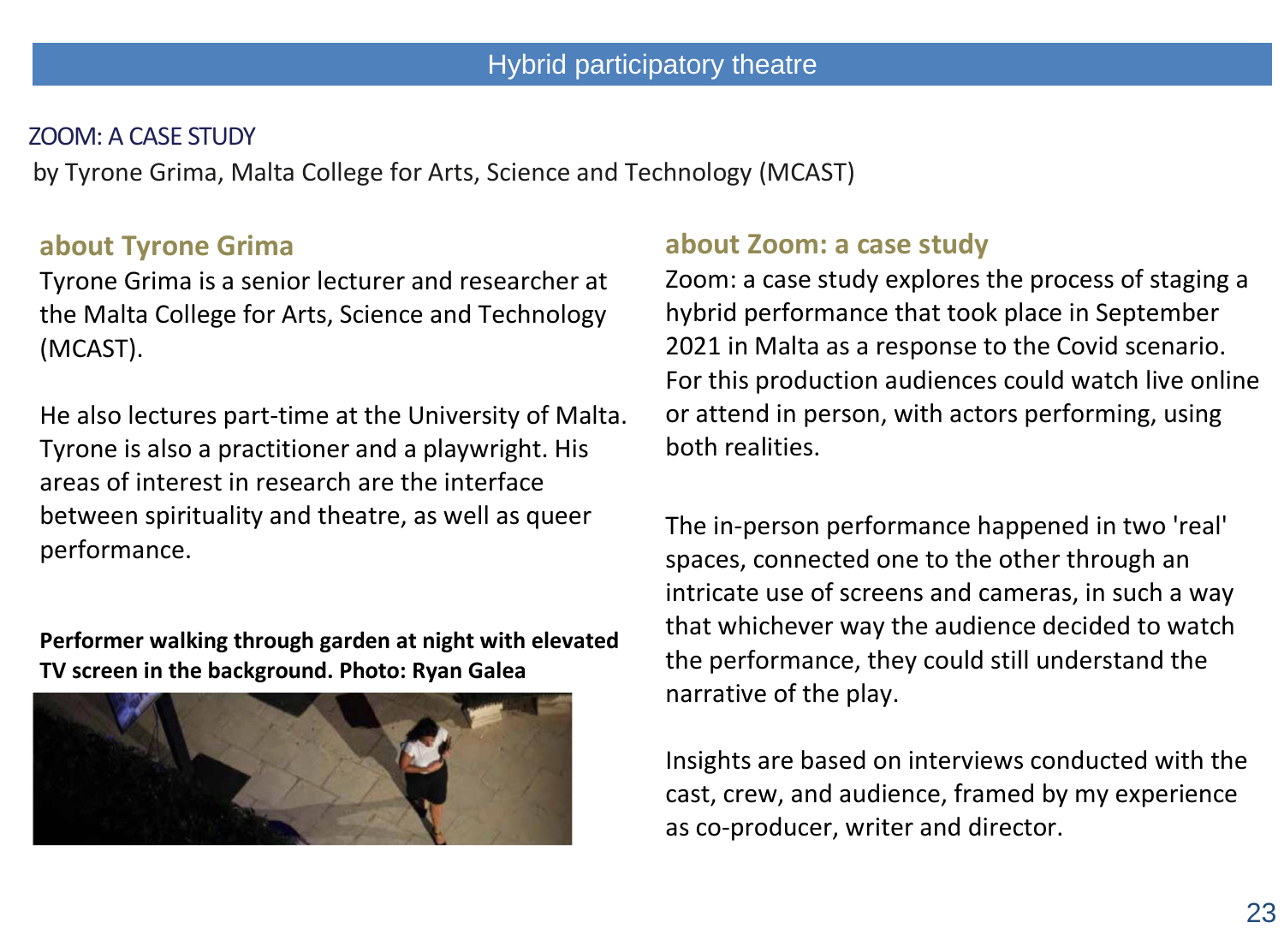# **the story**

The storyline was light and entertaining. Samantha, an events manager, organises a show to regenerate her career after the lockdown.

She commissions a cabaret artiste, Guapa, who can only perform on screen since she is vulnerable.

Samantha invites an audience to react to the show. Samantha also recruits a friend, Damian, and his sister Gertrude, to prepare the catering.

As the show unfolds, despite the planning of Samantha, technological issues arise, ranging from loss of connection to unplanned interruptions on Zoom.

Damian, disinterested in the show, develops a crush over Caroline, one of the persons watching the cabaret online, and is determined to conquer the love of his life



**Archway linking the garden with the courtyard.**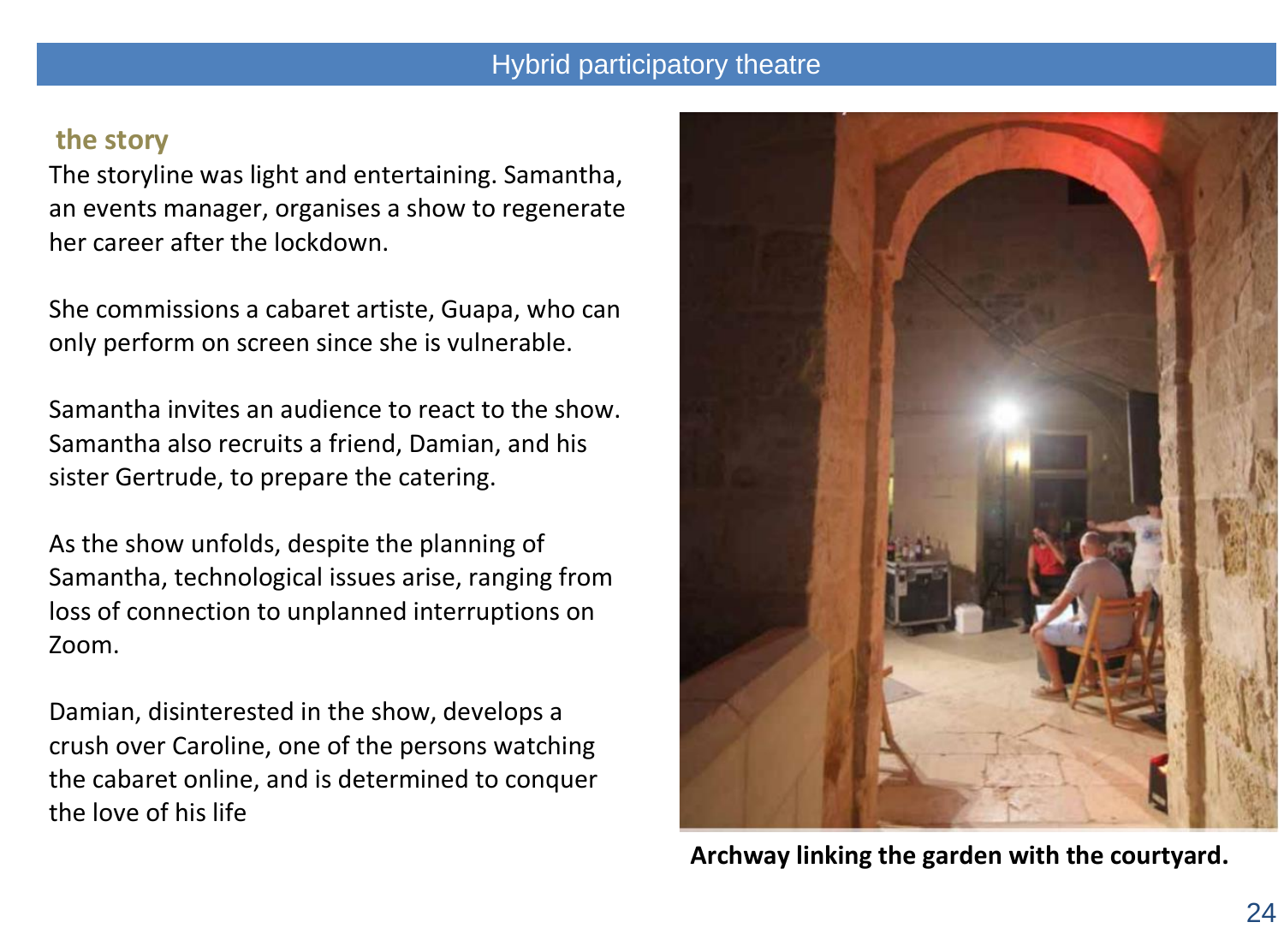### the audience & performance space

This was a hybrid performance within multiple spaces. The audience could watch it online. This enabled more people to engage in the performance. At the time, some people were not permitted to attend in person because they were not vaccinated. Others were fearful of the health risks, or had transportation issues or caring responsibilities. For some, their busy lifestyle did not allow them time to attend. Working in a hybrid way also allowed people from overseas to watch the show.

Audiences that attended in person had to select one out of two different outdoor spaces which were connected via a corridor. One space, 'The Garden' was the location of the 'show within the show'; that is the event organised by Samantha. In 'The Garden' the characters interacted with the audience.

The other space, 'The Courtyard', was the backstage space, where the character Damian was preparing the food. In this space the characters vented out their frustration caused by the technological mishaps, as well as their personal issues. In 'The Courtyard', the audience served as a fourth wall.

The two spaces were also interconnected through an intricate use of cameras. Each space had a big screen, where the cabaret show could be seen. Both spaces had another screen which allowed the audience to watch what was happening in the opposite space.

The actors performed in multiple spaces. Guapa was online on Zoom throughout the performance. Her acting space was a hall at the top of the building where the performance was held. Caroline appeared as a thumbnail until the middle of the performance, where she then shared the screen with Guapa. In the dénouement [the final narrative], she made a surprise physical appearance in the Garden.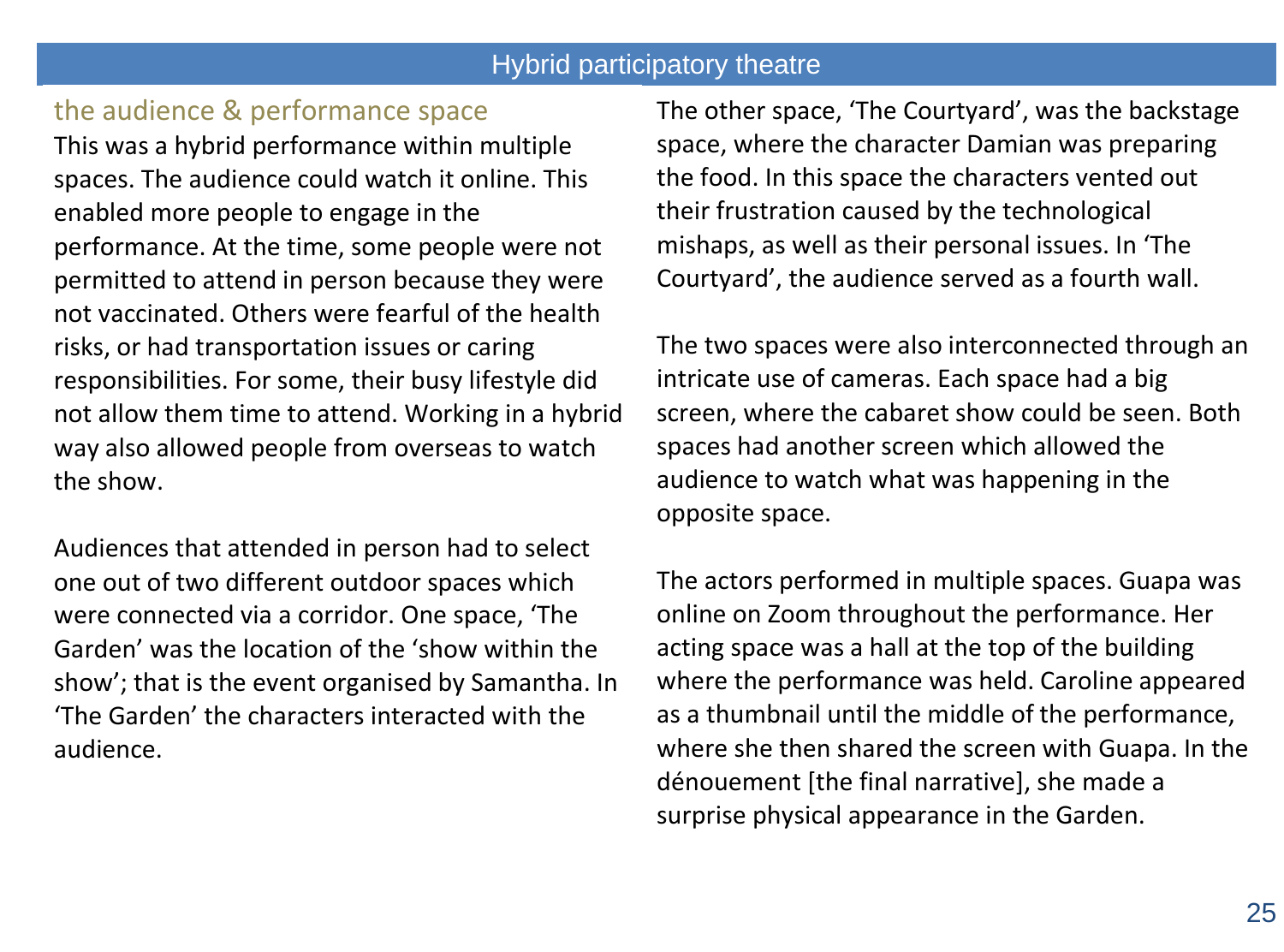The other characters used both the Garden and the Courtyard but were never part of the Zoom call.

The performance also integrated the past with the future. This project investigated the interface with technology without ignoring traditional theatremaking. The romantic comedy genre, influenced by the Maltese farsa, was an homage to when community was created in the village theatres. Yet the presence of technology rooted the performance in a contemporary setting.

## **the affect of technology**

The technological dimension presented unexpected difficulties. Some of the actors expressed fears of performing on Zoom as it made them vulnerable: they could not fix any arising technical difficulties. Some also experienced overwhelming anxiety because of the technical checks required before each performance. To address these concerns, **I asked the technical director to attend rehearsals** to support decision

To link the Zoom reality with the theatrical experience was a struggle that also generated anxiety, however the piece used these challenges as a source of humour, **making the most of technical shortcomings such as lagging or 'unmuted' dialogue**. For example when the agitated voice of Guapa was muffled Samantha asked her to calm down because she could not hear her properly. This intelligent and playful addressing of the problem worked effectively

The risk of overstimulation also presented a further performance challenge. **The overpowering presence of the screens could upstage what was occurring in the acting space**. The movements and the reactions of the actors had to be restrained to ensure the audience were not overwhelmed by the multiple semiotics.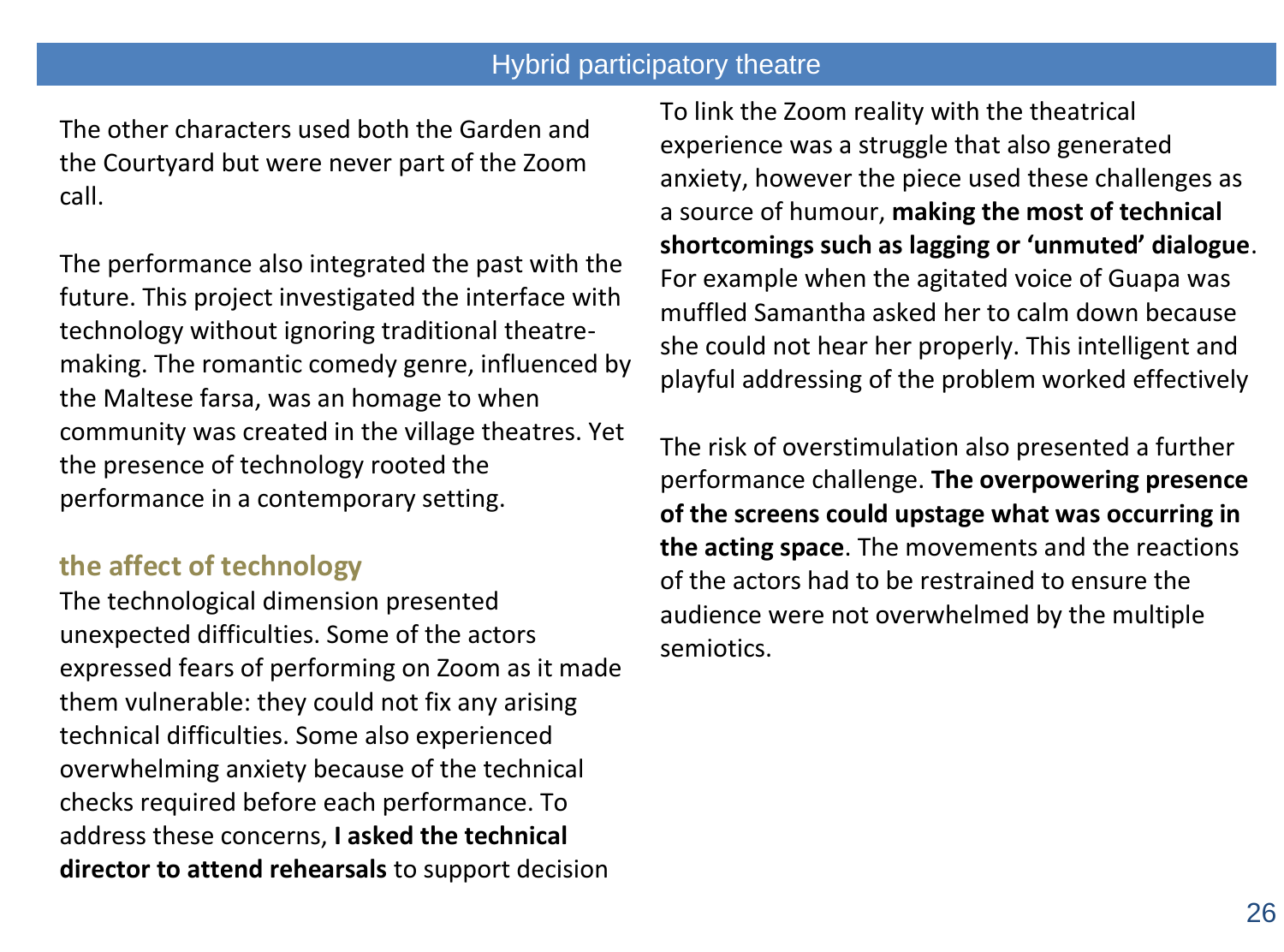The varied platforms (on and offline stages) in this performance were an added difficulty: the **performers had to work theatrically and be sensitive to sightlines, and simultaneously work for the camera.** Furthermore, they only had limited days to adapt to this balance. One of the actors highlighted that they had to constantly reflect on how to project the character vocally, emotionally and psychologically for both the live and online audiences.

This case-study demonstrates the advantages of a hybrid performance without shying away from revealing the challenges faced by the performers. It also shows that the infrastructure and the design of the production need to be meticulously planned to contain the dynamics effectively.

**This project was supported by the Digital Research and Development Fund of the Arts Council. A more detailed version of the paper originally appeared in the journal 'Body, Space & Technology'**



**Seated performer in colourful attire expressively speaking to a laptop. - Antonella Axisa, Zoom: a case study Photo: Ryan Galea**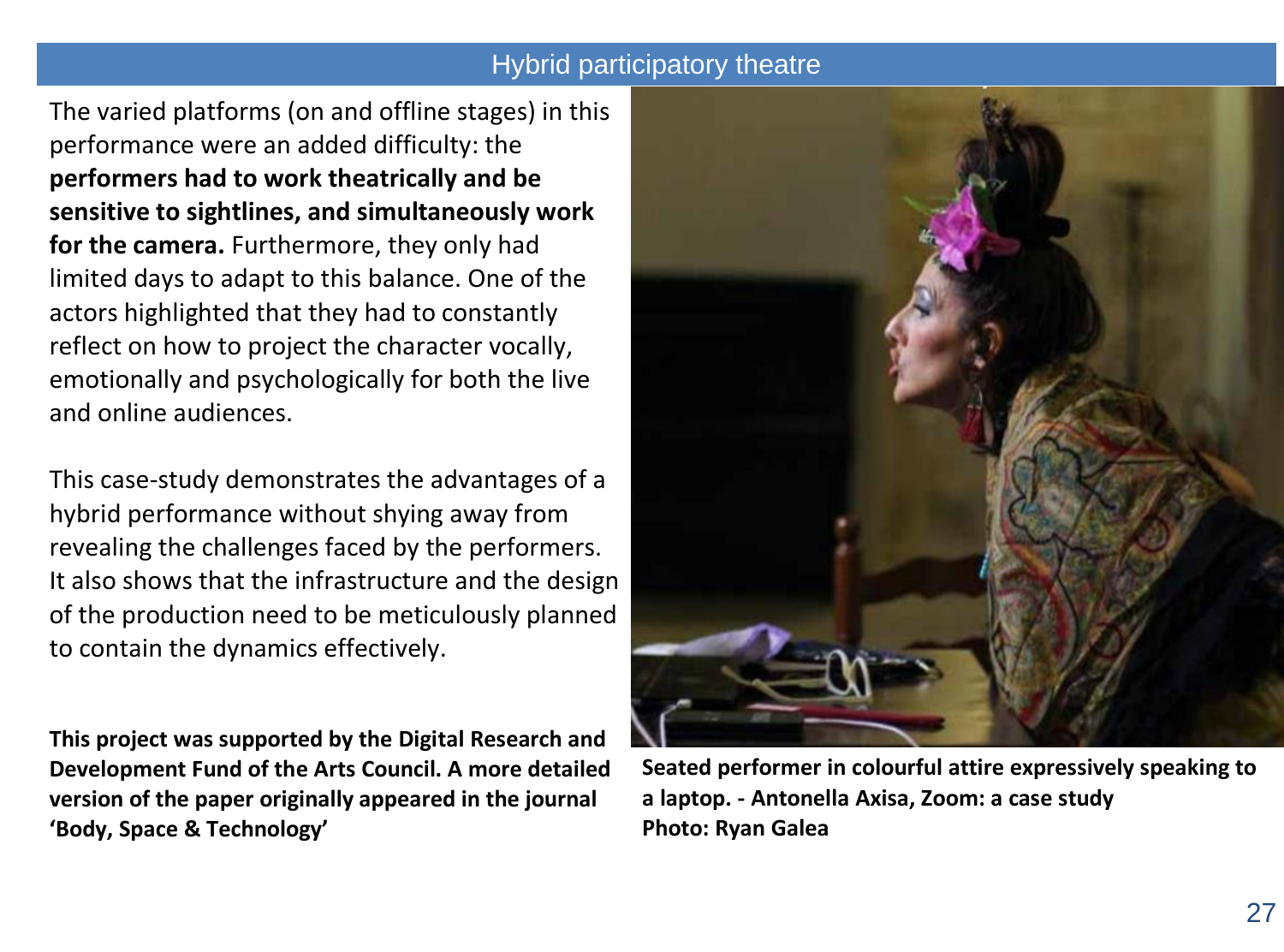### LA LUCHA/THE FIGHTBACK

by Mark Knightley and Nicole Mieles of Crowded Room

# **about Mark Knightley**

Mark Knightley is so-artistic Director of Crowded Room. Currently in post-production of new film 'Sentinels', commissioned by King's College London, the film is shot in 360 and tells the story of 25 young Colombian climate activists, who took their government to court for deforestation of the Amazon and won. Other directing credits include: Immersive installation '2030', which was commissioned by art/tech experts Collusion and shortlisted for the Barbican's OSBTT Award. Echoes, which toured UK prisons and the The Heart of Adrian Lovett - a theatre show which explored the privatisation of the NHS (5 stars, The Stage). For Crowded Room Mark produced and performed in The Listening Room (Theatre Royal Stratford East and UK tour) and The Colours (Soho Theatre). Mark is currently creating '1797' a new show at the Old Royal Naval College in Greenwich.

### **about Nicola Mieles**

Nicole is 23 years old, she was born in Manta/Ecuador, she studied psychology at the University of Guayaquil, she stayed until third year, but was able to do a short career as a nursing assistant in Ecuador, she emigrated to England in 2019 to be with her husband. They have a YouTube channel, she is a member of the IWGB and works in the cleaning sector although she also currently works as a bar support, she is studying English for the future to continue her career in Psychology in London and also plans in the future to be a professional and help her family in Ecuador and after that have her own family with her husband.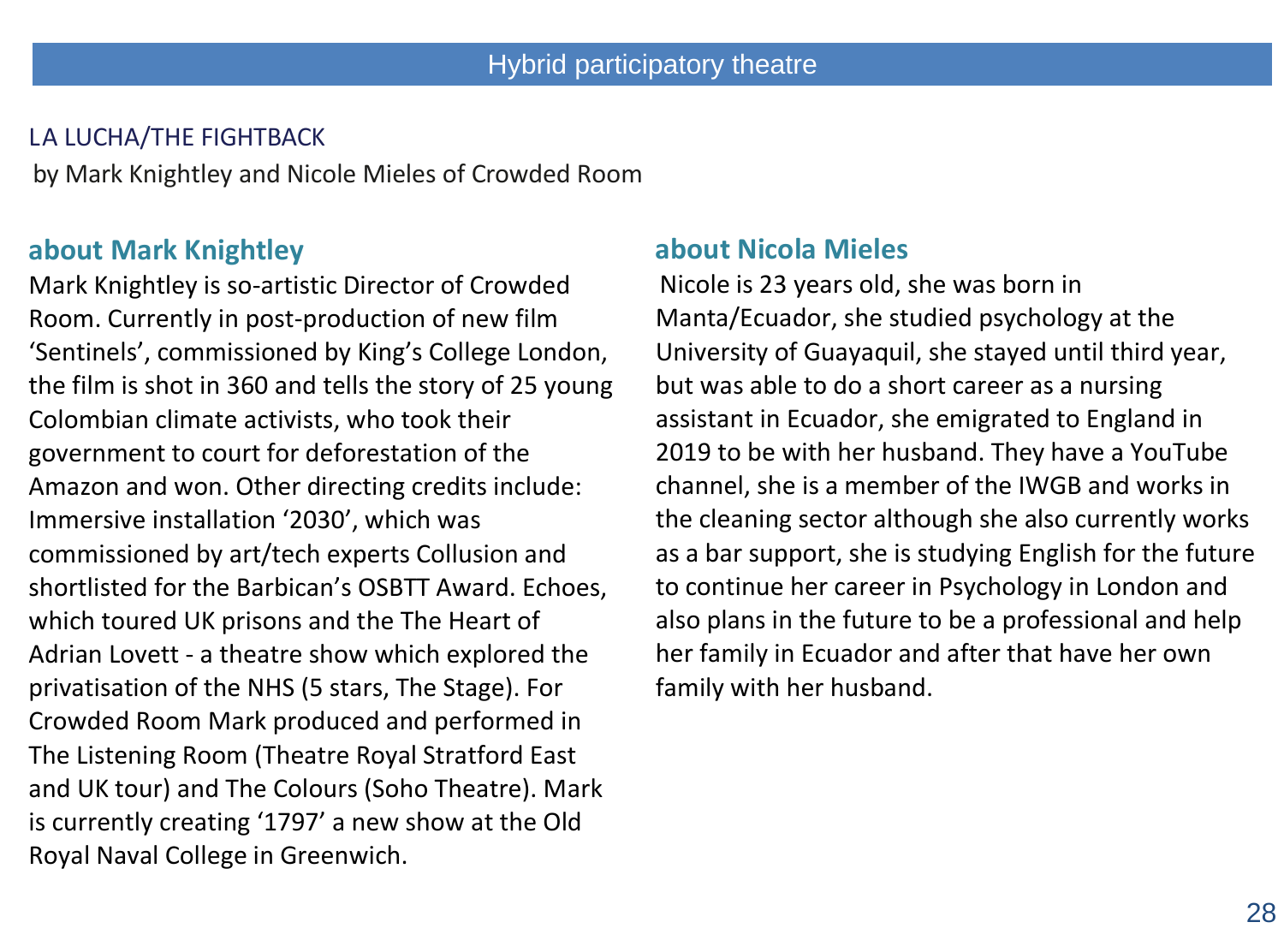**about La Lucha Publicity poster for La Lucha, Crowded Room**



who we co-created the project with are all members of the radical trade union "the International Workers of Great Britain" or IWGB (the self-style "baddest union in town'), and through the IWGB they have fought back against injustice, and won case after case for the rights of all workers

**Nine contemporarily dressed women, photographed in a sepia tone, casually standin in front of 'La Lucha' red text.**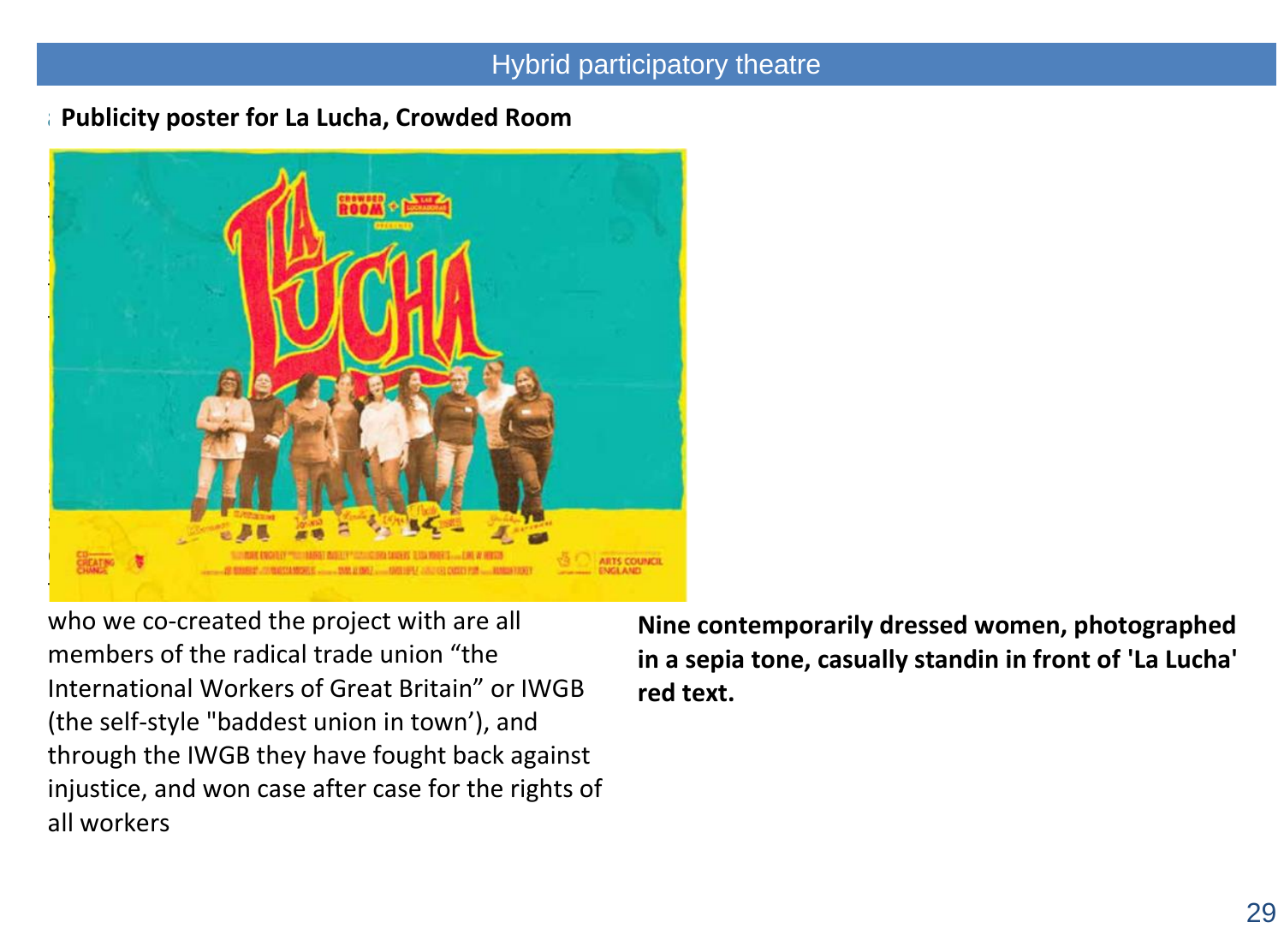We gained a commission from the Co-creating Change Network and began working with IWGB caseworker Jordi Lopez, who recruited nine courageous, funny, and poetic co-creators. We planned to run workshops fortnightly between February and May 2020 that would culminate in a short play, performed by the women, telling the story of their experiences. Of course, we all know what scuppered that plan...

When lockdown hit after our second rehearsal, it was a worrying blow. We felt that we had the beginnings of something. The co-creators had approached the workshops with warmth, generosity, and humour. They'd begun to share their stories with each other, and as improvisations developed by the end of the second rehearsal there was a feeling of catharsis.

However, this felt fragile. We were aware that precarious workers are often a hard group to organise.

In fact, their work has been specifically designed to make it so, with workers kept on zero hours contracts, with changing shift patterns, low pay and insecurity, in order to make resistance difficult. A couple of the women were thinking of returning home and our funding was not sufficient to extend our timeframe.

### pivoting the project online

When the first lockdown hit, we were left with no choice but to shift our rehearsals and our communications online. At first this was intended to be a temporary measure, with in-person work resuming after the restrictions were lifted and culminating in a live theatre performance as the primary output. **We used Zoom to catch up with the whole group, and invited our co-creators to send us videos filmed on their phones to convey their realities during this strange and difficult time.**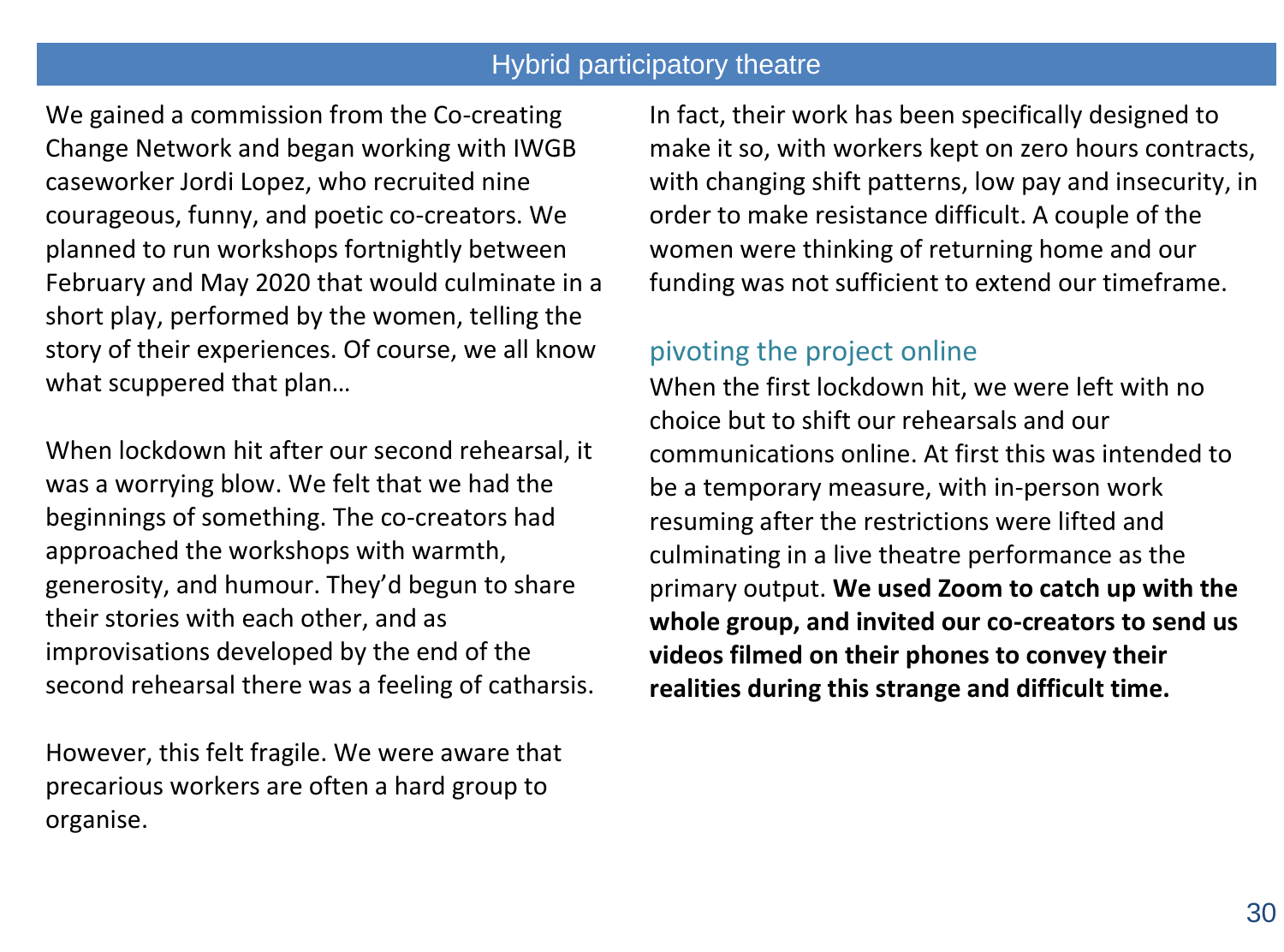Our collaborators told us of their fear, as key workers on the front line of the pandemic, and the surrealism of being out in a deserted London, cleaning empty offices and workspaces in full protective gear. **They sent us videos of ghost towns and hazmat suits**. They also shared creative content that not only documented their lives but also expressed things that they wanted to share, using music, drama, and dance.

### **how hybrid facilitated co-creation**

As the pandemic stretched on, we watched the project evolve into something different, that we were less in control of, and that was increasingly initiated by the co-creators rather than by us.

**Together we discussed the best way to weave this content together** into something that would tell the stories of the co-creators before and during the pandemic, **using both the film content and – once it was possible – live, in-person performance**

We documented the process as we went along and ultimately decided to include this documentation in the final piece. **Whilst we found this resulted in a unique and vibrant film, it had its drawbacks in that the final output was judged against different criteria to how it was first conceived and we had to compromise on production values**. If we were to repeat the process and planned for a hybrid approach from the outset **we would invest in equipment for the co-creators and workshops in filming and audio capture techniques**.

### Nicole Mieles, one of the co-creators, wrote the following:

"What encouraged me to do [the project] was to allow people to learn a little more about the experience of emigrating to another country and having to take the first job that comes up to make ends meet; in my case, a cleaning job. The dream that many of us have is to emerge to have better opportunities in life, and that is why we fight every day; not only for ourselves but also for our family who are far away.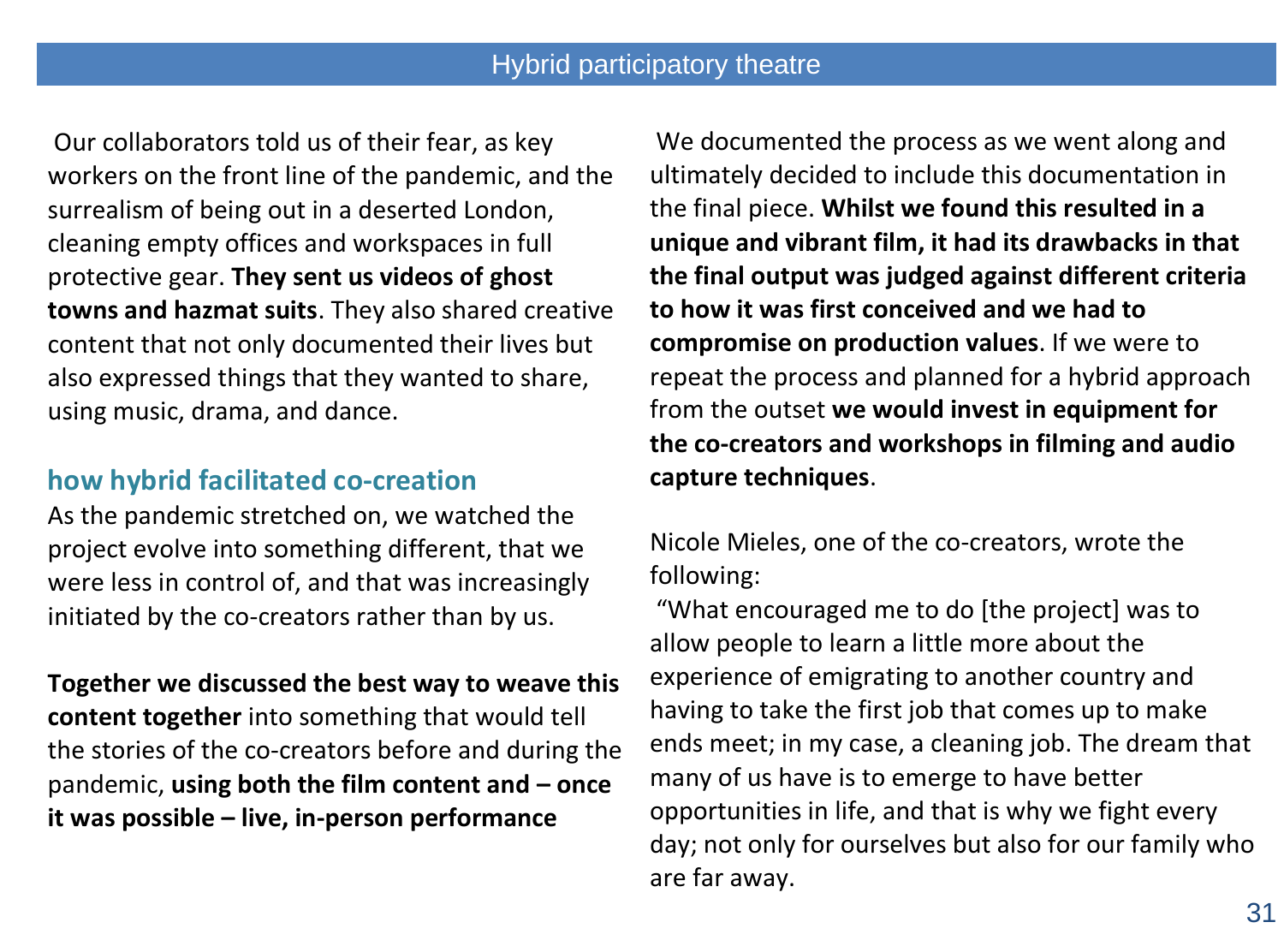"One of the events that impacted us worldwide was COVID-19, a pandemic that we did not expect. I cannot deny the fear that I felt, not only for myself but for my family. In this project we captured what we were experiencing because many of us continued to work. We did not stop during the pandemic; we had some setbacks due to the COVID restrictions so we had to continue doing the project remotely, but this turned out to be positive. **Thank God we were able to narrate our experiences through video calls**, both group and individual, and this was an experience that will remain engraved in my head and heart forever, since **I had never thought to record and share my experiences in this country through film**. It connected me with such a wonderful group of warrior women, each with a different experience, but who left me with a lot of gratitude and learning.

"I am grateful to the entire team behind this wonderful production, because I know that after this there are many people who will value our work much more. Behind each person there is a story to tell, a family to fight for, and a life to live without feeling less than others for having a different language. Explaining my experiences through film was a way to express a little of what we had repressed, and to overcome the fear that we all felt and the loneliness of being away from family during those difficult times."



**La Lucha, Crowded Room - A women spotlighted and performing dance in traditional Latin American dress**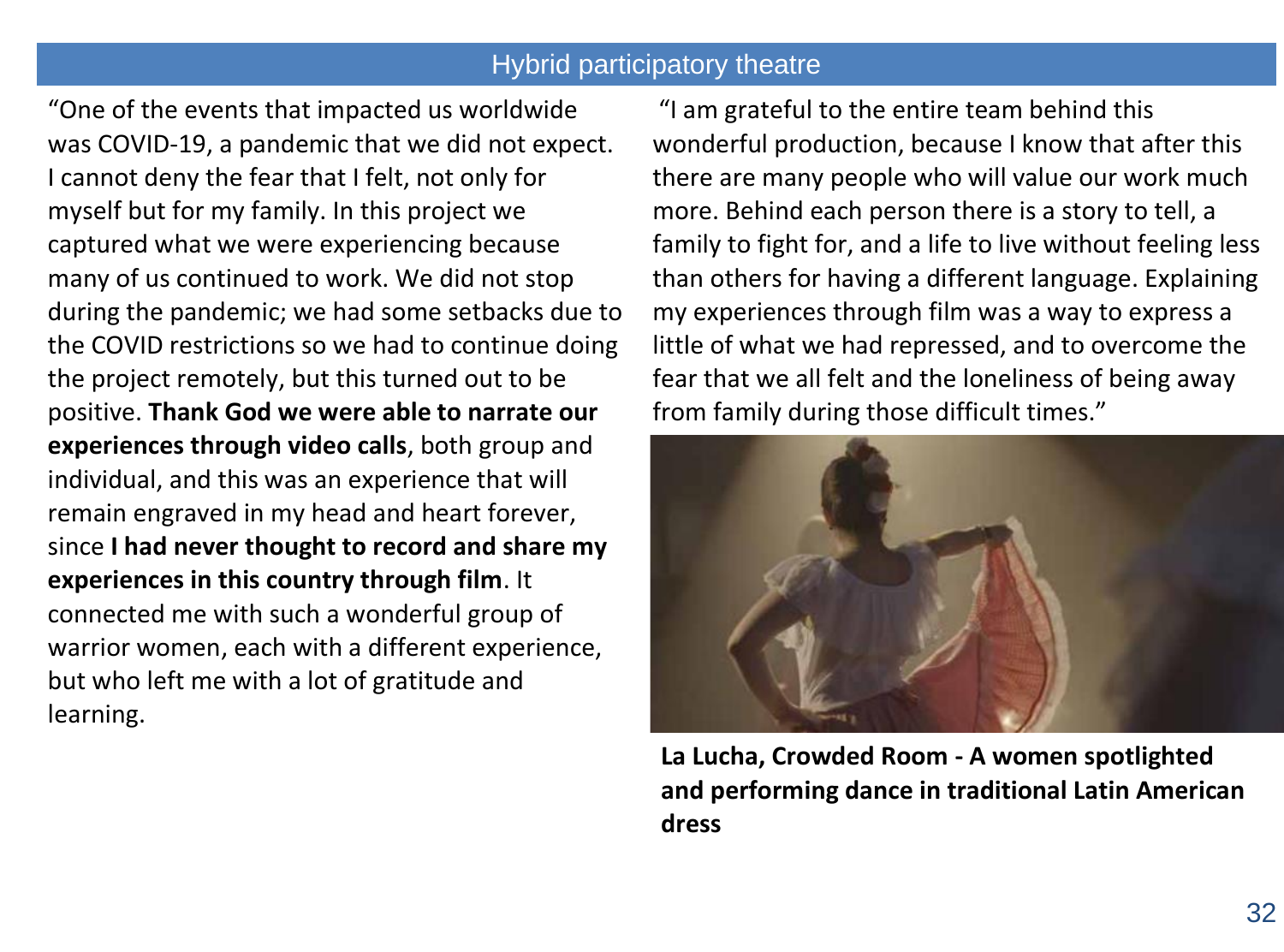### **shifting power**

A common maxim is that you should make theatre about what you know. **We could not have been any more different from our co-creators**, in terms of language, culture, and life experiences. However, we found that when we shifted the project to a hybrid model, these differences actually became a strength. **A key challenge of co-creation is to share power over both the process and the output**, but in a theatre space there is a clear power differential between those who have been trained in theatre and are used to operating in this arena, and those who have not and are not.

When we were forced to move to a **hybrid approach, this effectively shifted power to the co-creators**, as they were filming themselves in their own environment and had the freedom to play with form, style and content with minimal direction from us, the theatre-makers. It was difficult but necessary to relinquish power in order to cocreate work with a group who are often disempowered, and hybrid working pushed us further in that direction.

A key lesson was that we needed to focus on the process rather than on a set output, and let the project evolve collaboratively into an output that we could not determine in advance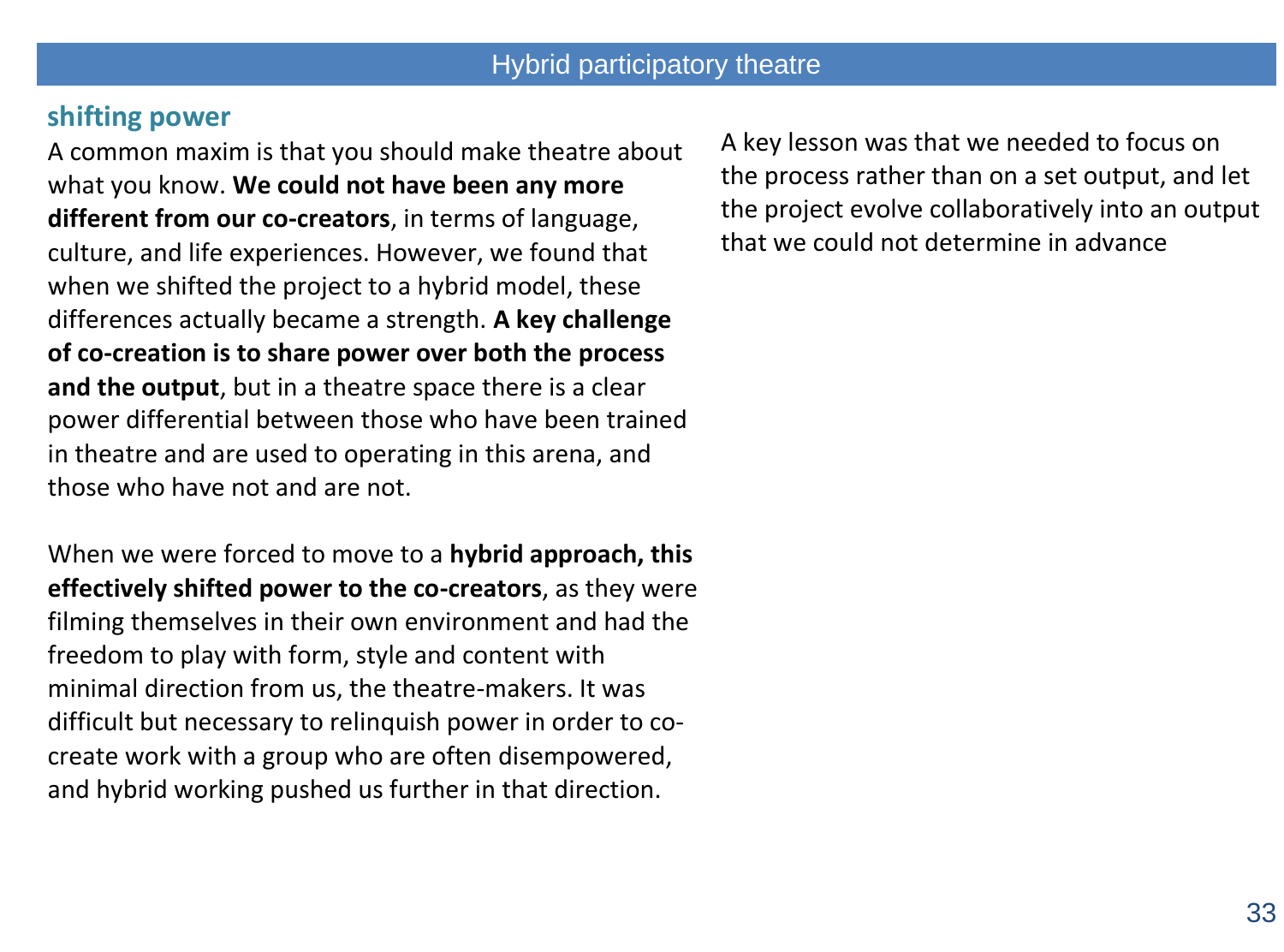#### WOMEN IN ACTION

by Tessa Buddle of Collective Encounters

### **about Women in Action**

Women in Action is an intergenerational group of women with an interest in the arts and a passion for social justice, who have been meeting regularly online, via Zoom since the start of the pandemic. For the last year the group has been testing out new live hybrid workshops, with both in-person and online participants interacting together, and these have been met with enthusiasm. Below is a description of some of the things we've learnt. We have used a few different spaces and tried different set-ups to suit different activities. In all cases, the online platform used has been Zoom. Other necessary equipment has been:

- A static large screen and at least one portable device.
- Microphones.
- A physically separate breakout space.



**Women In Action, Collective Encounters - Female speaker in front of live audience. Background shows a large projector screen with women in multiple Zoom windows. Photo: Joanne Roberts**

- Minimum staffing is an in-person facilitator, an online facilitator and a technician.
- Good Wi-Fi connection.
- Preferably laptops/computers for remote participants.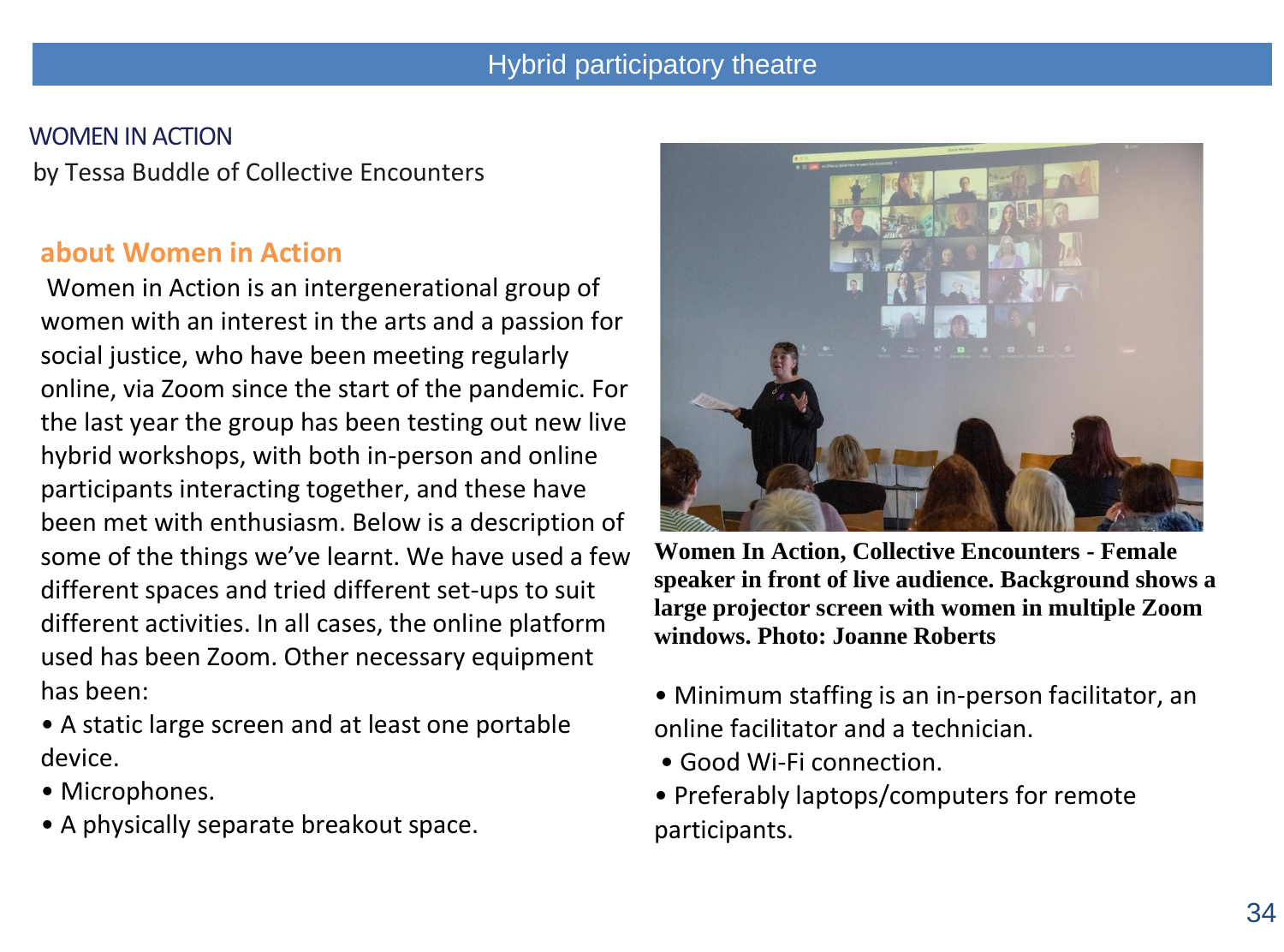### **static group activities**

For workshops sitting around a table or in a circle, we used a simple laptop and secondary tablet to enable online participants to take part. The laptop would generally sit on a table facing the group facilitator, while the tablet established a wide shot of the workshop room and enabled online and inperson participants to see each other. Sound was turned off on the tablet to avoid feedback, meaning that if anyone wanted to communicate with the online participants, they needed to do so via the laptop, which could be easily moved around the circle/table.

#### Having **portable technology also enabled small**

**group work**. For example, online participants could be put into breakout rooms, and the 'laptop' and devices could be physically moved to a breakout space. To avoid audio feedback or background noise, this requires the devices to be in actual separate spaces, not simply different parts of the room.

#### **mobile group activities**

When doing work 'on our feet', such as games in pairs, devising in small groups, and physical exploration of space and staging, the technical set-up used for the more static sessions has proven inadequate.

**The best approach we have found so far is the use of a large static screen with a wide- angle camera and digital wireless microphones attached**. This enables online participants to see most of what is happening in one go, and it gives them a strong presence in the room. With wireless microphones participants in the room can be positioned far from the camera and still be understood.

'tablet' could then join those breakout rooms and the facilitator throughout, and the other is moved around The set-up we are currently using provides two microphones. One is connected to the workshop as needed. It is sensitive enough that it can pick up the group's voices if placed in the centre of a drama circle, for example, or in front of a small group performing a scene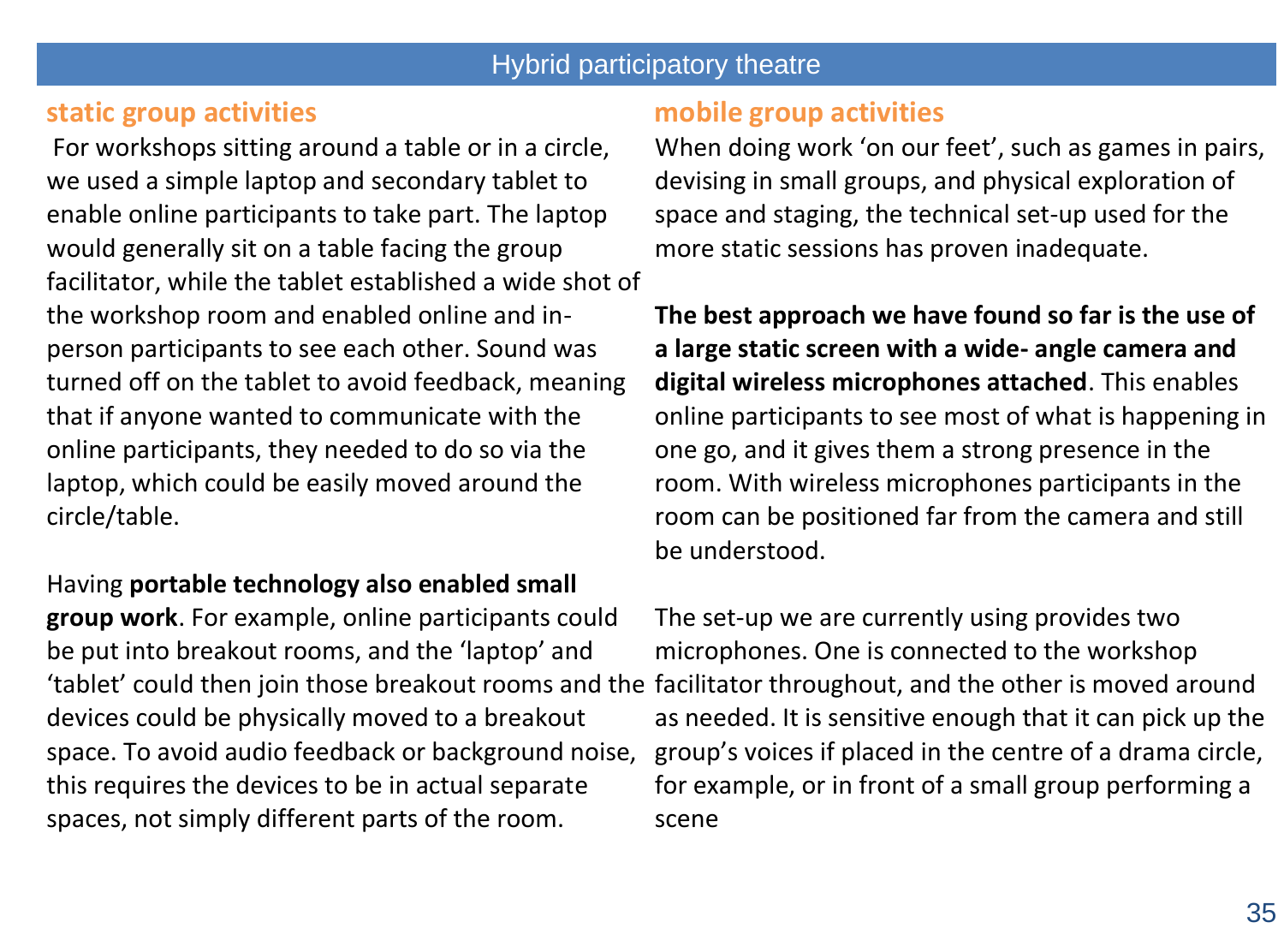### **online participants**

An **essential addition is an online facilitator**. This facilitator hosts the Zoom and manages all technical aspects such as spotlighting, muting/unmuting, setting up breakout rooms, screen sharing etc, and is also a more direct contact for the Zoom participants who can otherwise feel left out of what is happening in the room.

### **Participants' ability to take part in hybrid sessions is also highly dependent on their own at-home set**

**up**. We provided tablets for many of our participants and while these were great for enabling people to get online, they limit what people can do and how much they can see/hear. We have supported participants to use headphones or set up a speaker to help with sound and are planning to provide laptops for those who regularly join online. This will mean a much richer experience and provides many more accessibility features than are possible on a mobile device.

# **different but equal experiences**

Our hybrid sessions have been most successful when **exploring the possibilities of the mixed participation modes**. While we do a lot as a whole group, we also do breakout work where two separate activities are delivered at once – one in the room and one on Zoom. This is useful for activities that only work via one medium or the other. Rather than everything being delivered to both groups at once, groups can work in their separate spaces and then share back what they have done.

Another successful strategy has been to **acknowledge that participants are engaging with the space in different ways and therefore give them different roles** in games and scenes, which enable them to make the most of their environment and media. Rather than everyone participating in the 'same' way, we create opportunities for equal participation by, for example, exploring dialogue between the domestic space and the workshop space, making a game out of microphone use, playing with the fact that we can go in and out of shot etc.